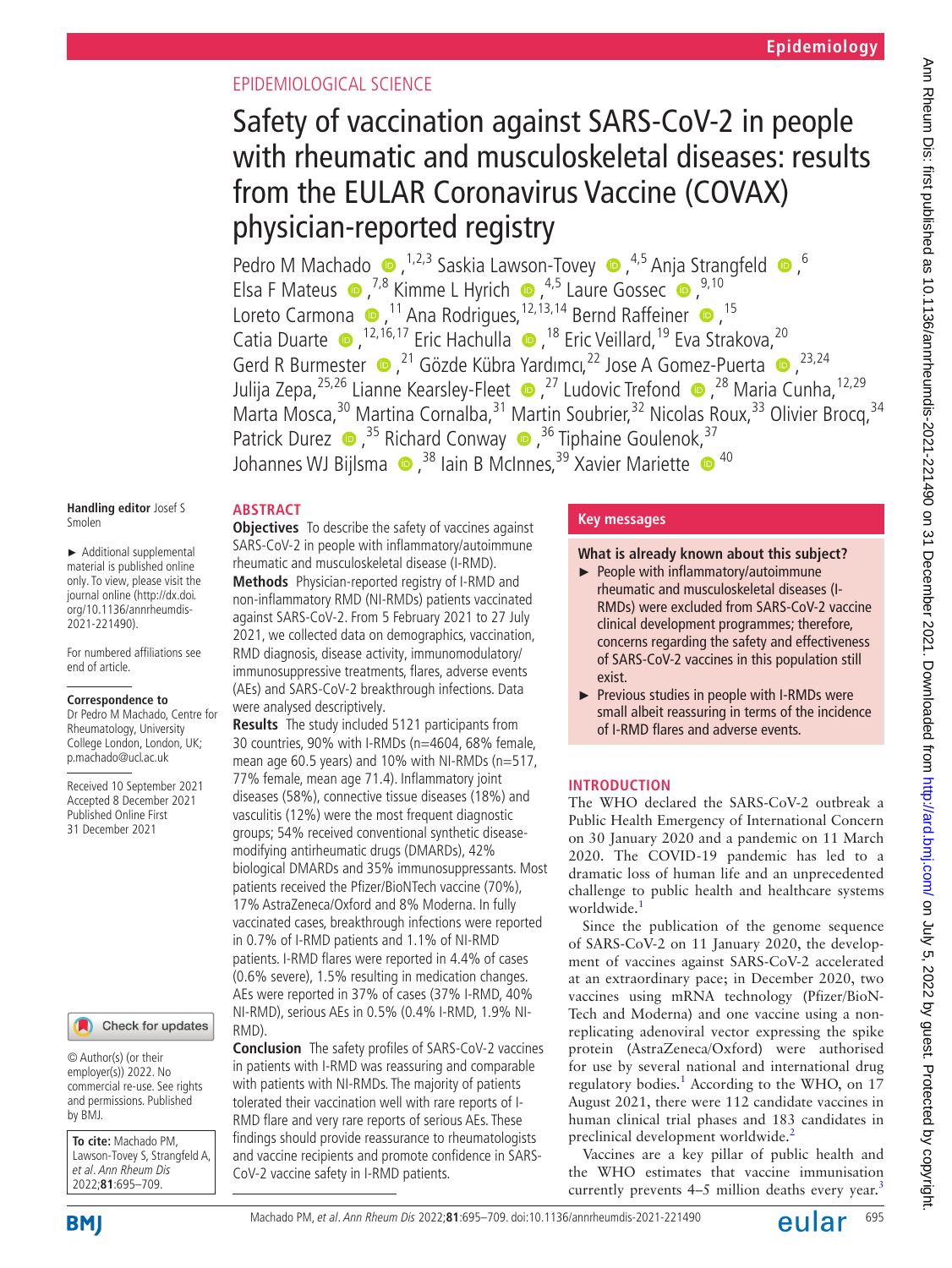## **Key messages**

### **What does this study add?**

- $\blacktriangleright$  In this large international registry of patients with I-RMDs vaccinated against SARS-CoV-2, the overwhelming majority of patients tolerated their vaccination well with rare reports of I-RMD flare (4.4%, 0.6% severe, 1.5% requiring medication changes) and very rare reports of serious adverse events (AEs) (0.4%) and breakthrough infections, namely in fully vaccinated patients (0.7%).
- ► The AE profile was similar to the one observed in patients with non-inflammatory RMDs (and the general population). They were mainly non-serious transient local and systemic reactions.

## **How might this impact on clinical practice or future developments?**

- $\blacktriangleright$  These findings will support discussions with patients regarding the safety profile and benefit/risk ratio of vaccination against SARS-CoV-2 and the development of recommendations by competent organisations.
- ► These findings should provide reassurance to rheumatologists, other health professionals and vaccine recipients and promote confidence in SARS-CoV-2 vaccine safety in I-RMD patients.

Many more lives are expected to be saved with immunisation against SARS-CoV-2, which has been shown to be highly effec-tive.<sup>[4–8](#page-14-3)</sup> However, vaccination also raises questions, especially for patients with inflammatory/autoimmune rheumatic and musculoskeletal diseases (I-RMDs) and/or treated with drugs that may influence the functional competence of their immune system.

Patients with immune-mediated inflammatory diseases (including I-RMDs) were excluded from SARS-CoV-2 vaccine clinical development programmes; therefore, questions regarding the safety, effectiveness and potential measures that may increase the safety and effectiveness of vaccination against SARS-CoV-2 are unanswered. $910$  Lack of data has led to some contradictory advice from rheumatology organisations and healthcare profes-sionals regarding some of these vaccination aspects.<sup>[11 12](#page-14-5)</sup> Further data will contribute to more informed decisions by patients and healthcare professionals and more robust and homogeneous evidence-based recommendations from relevant organisations. Our aim was therefore to describe the safety of vaccines against SARS-CoV-2 in people with I-RMDs.

Of note, adverse events reported in these manuscript should be considered adverse events following immunisation (AEFI), as defined by the WHO that is, 'any untoward medical occurrence which follows immunization and which does not necessarily have a causal relationship with the usage of the vaccine'. Investigating causality of AEFIs, particularly those that are more serious, is a much more challenging and complex process that should take the consistence, strength, specificity, temporal relation and biological plausibility of the association into account.

#### **METHODS**

#### **Data source**

The European Alliance of Associations for Rheumatology (EULAR) Coronavirus Vaccine (COVAX) physician-reported registry was launched on 5 February 2021. Data are entered voluntarily by rheumatologists or other members of the clinical rheumatology team; patients are eligible for inclusion if they

have a pre-existing I-RMD or non-inflammatory rheumatic and musculoskeletal disease (NI-RMD) and have received one or more doses of any vaccine against SARS-CoV-2. Data are entered directly into an online data entry system or transferred from national registries (for Portugal). Patients with NI-RMDs are included as a control group.

Providers were asked to report as many cases as possible of patients with rheumatic and musculoskeletal disease (RMDs) vaccinated against SARS-CoV-2, with or without adverse events. Cases could be collected in outpatient, day care or inpatient settings, with the number of reported cases per session varying depending on feasibility. When reporting only a subset of patients from, for example, a full clinic list, providers were asked to select cases randomly, in order to avoid selection bias. Furthermore, the time from vaccination to the reporting of the case/outcome was allowed to vary between individuals, and providers were also asked not to report adverse events that, in the opinion of the reporter, were definitely not related with the vaccine administration (eg, death as a consequence of road traffic accident).

Data are collected using REDCap, a secure web application for building and managing online surveys and databases.<sup>13 14</sup> The survey (available at [https://www.eular.org/eular\\_covax\\_registry.](https://www.eular.org/eular_covax_registry.cfm) [cfm](https://www.eular.org/eular_covax_registry.cfm)) was developed by a EULAR COVID-19 Task Force of representatives of its constituents, patients and health professionals in rheumatology and rheumatologists. Input and support was also received from the European Reference Network (ERN) on Rare and Complex Connective Tissue and Musculoskeletal Diseases (ERN ReCONNET) and the European Reference Network on Rare Immunodeficiency, Autoinflammatory and Autoimmune Diseases Network (ERN RITA), two virtual networks involving healthcare providers across Europe, part of the EU-supported ERN initiative.

Given the registry collects anonymous non-interventional data, the UK Health Research Authority (HRA) does not class the registry as a research study (in line with the HRA decision tool), and patient consent is not required. By submitting cases, providers accept the privacy notice available on the data collection website.

## **Data collected**

The following information is collected: patients' age (years), sex at birth, country of residence, COVID-19 vaccine received, number of doses and dates, diagnosis of COVID-19 before or after vaccination, primary (and secondary) RMD diagnoses, physician global assessment of disease activity (only applicable to I-RMDs and categorised as remission/inactive disease, low, moderate or severe/high disease activity), exposure to immunomodulatory/immunosuppressive treatments at the time of vacci-nation,<sup>[9](#page-14-4)</sup> I-RMD flare following vaccination and other probably/ possibly vaccine-related adverse events (AEs), including AEs of special interest. SARS-CoV-2 infections stratified by vaccination status were defined as per US Centers for Disease Control and Prevention definitions<sup>13</sup>: (1) infection in 'partially vaccinated' cases if occurring  $\geq$  14 days after dose one to <14 days after dose two, and (2) infection in 'fully vaccinated' cases if occurring **≥**14 days after dose two or after a single-dose vaccine.

#### **Immunomodulatory/immunosuppressive treatments**

Exposure to the following immunomodulatory/immunosup-pressive treatments<sup>[16](#page-14-8)</sup> at the time of COVID-19 vaccination is collected:

1. Conventional synthetic (cs) disease-modifying antirheumatic drugs (DMARDs), namely antimalarials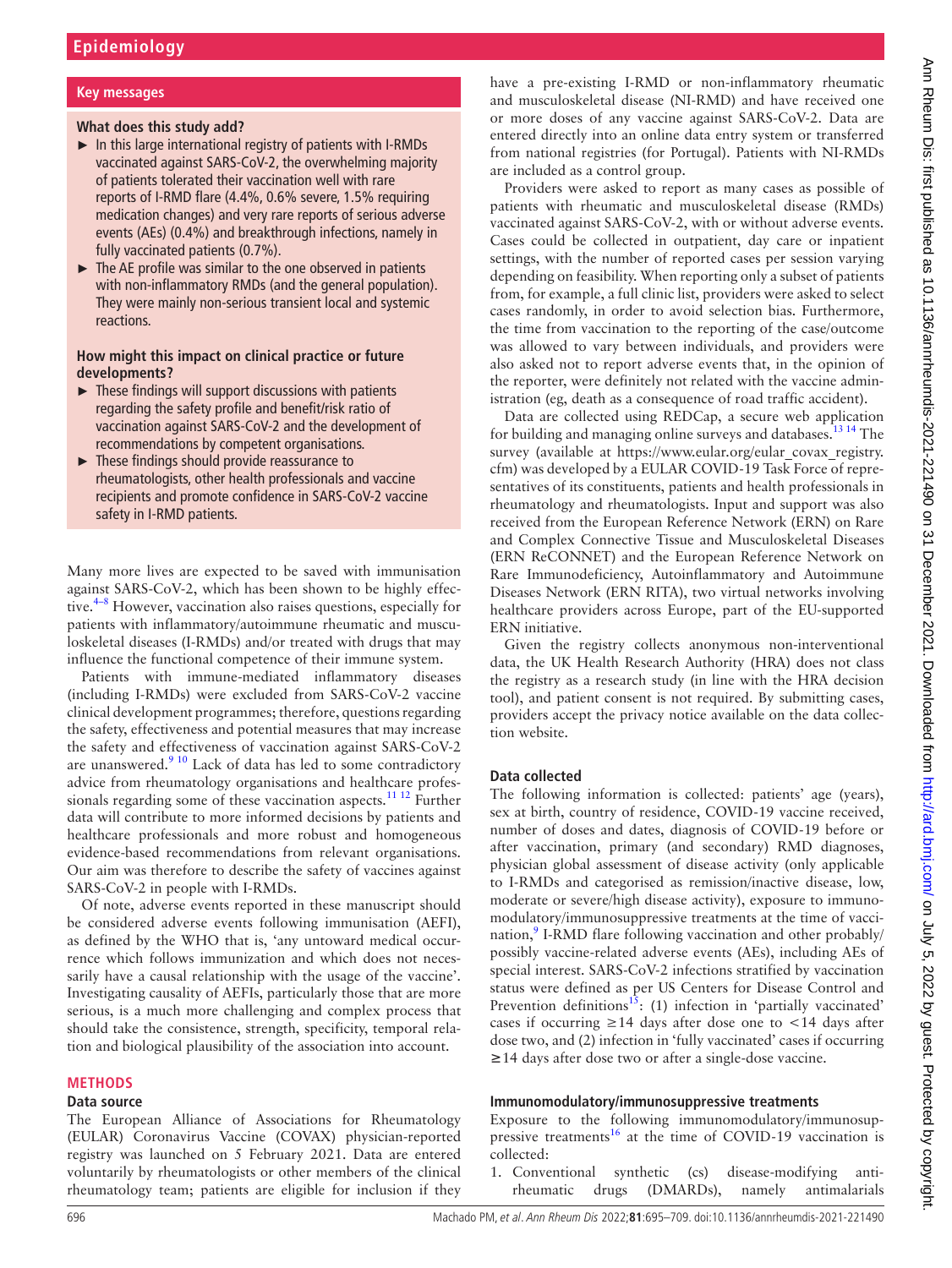(hydroxychloroquine and chloroquine), leflunomide, methotrexate and sulfasalazine.

- 2. Biological (b) DMARDs, namely abatacept, belimumab, rituximab, interleukin (IL)-1 inhibitors (including anakinra, canakinumab and rilonacept), IL-6 inhibitors (including tocilizumab, sarilumab), IL-12/23 inhibitors (ustekinumab), IL-23 inhibitors (including guselkumab, risankizumab and tildrakizumab), IL-17 inhibitors (including secukinumab, ixekizumab and brodalumab) and tumour necrosis factor (TNF) inhibitors (including adalimumab, certolizumab, etanercept, golimumab, infliximab and biosimilars).
- 3. Targeted synthetic (ts) DMARDs, namely apremilast and JAK inhibitors (including tofacitinib, baricitinib and upadacitinib).
- 4. Immunosuppressants: glucocorticoids (GCs), azathioprine/6 mercaptopurine, cyclophosphamide, ciclosporin, mycophenolate mofetil and tacrolimus.
- 5. Intravenous immunoglobulin.

For each medication, information about changes in the original therapeutic regimen before or after COVID-19 vaccination (including stopping/holding/reducing the medication) is also collected.

## **Flares**

For patients with I-RMDs, information about flares is collected, namely: (1) type of flare (fever, weight loss, increase in fatigue, increase in dryness, enlarged lymph nodes, arthralgia, arthritis flare, cutaneous, pulmonary, renal, neurological, muscular, cardiac, gastrointestinal or haematological flare or other type of flare); (2) severity of flare (mild/minor, moderate, severe/major without hospitalisation and severe/major with hospitalisation); (3) information about changes in medication (including dosage increase) due to the flare; and (4) period of time between vaccination and the flare.

## **Adverse events**

Two main types of AEs are collected:

- 1. Early AEs within 7 days from vaccination (reactogenicity): pain, redness or swelling at the site of injection, generalised muscle or joint pain, headache, fever, chills, fatigue, vomiting and diarrhoea.
- 2. AEs of special interest: collected based on organ/system affected, with the possibility to add free-text descriptors.

Information about the period of time between vaccination and the AE, degree of confidence in the relationship between the AE and the COVID-19 vaccine, outcome (ongoing/continuing, recovered/resolved without sequelae, recovered/resolved with sequelae, death and unknown) and if the AE was serious or not is also collected.

Serious AEs (SAEs) are further categorised into six possible groups: resulting in an important medical event, resulting in hospitalisation or prolongation of existing hospitalisation (hospitalisation being defined as at least 24 hours in a hospital or an overnight stay), life-threatening event, resulting in persistent or significant disability/incapacity, resulting in death or resulting in congenital anomaly/birth defect.

## **Statistical analysis**

Descriptive statistics, including means and SD, frequencies and proportions, are used to describe the data. Data are presented separately for patients with I-RMD and NI-RMD. Crystal arthropathies were included in the NI-RMD group as these

patients are not usually treated with immunomodulatory/immunosuppressive drugs. Missing data were treated as missing.

## **RESULTS**

## **Demographics**

Between 5 February 2021 and 27 July 2021, 5121 cases were submitted to the EULAR COVAX registry [\(table](#page-3-0) 1). Seventy per cent of these cases were female, the mean age was 61.6 (SD 15.2), and over half of the cases were over the age of 60 years (56%). Cases were submitted from 30 countries, the majority from France (40%), Italy (16%) and Portugal (14%). Providers were from diverse rheumatology practices, including academic and non-academic centres, and a minority of private practices. The I-RMD group made up 90% of all cases (n=4604), with a mean age of 60.5 (SD 15.1) and 68% of this group were female. The NI-RMD group  $(10\%, n=517)$  had a higher percentage of female cases (77%) and a higher mean age (71.4, SD 12.5), with 80% of the group having an age over 60 years. Mean time between first vaccine dose and case reporting was 66 days (SD 40), 66 days (SD 40) in the I-RMD group and 64 days (SD 40) in the NI-RMD group.

## **RMD data**

Over half of the cohort had an inflammatory joint disease as their primary RMD diagnosis (58%), 18% had a connective tissue disease, 12% vasculitis and 2% another I-RMD ([table](#page-4-0) 2). The most common I-RMDs were rheumatoid arthritis (33%), axial spondyloarthritis (11%) and psoriatic arthritis (10%). Osteoarthritis (5%) and osteoporosis (2%) were the most frequent NI-RMDs.

The majority of the I-RMD group had minimal (41%) or low (28%) disease activity, although these data were missing in 17% of cases.

Fifty-four per cent of the I-RMD group received csDMARDs, 42% bDMARDs and 35% immunosuppressants. The most common individual medications were methotrexate (MTX; 34%), GCs (30%) and TNF-inhibitors (25%). Overall, there were few medication changes either before or after vaccination; however, changes were more prevalent in some drugs than others. Seven per cent of patients taking rituximab and IL-6 inhibitors held their medication before vaccination, 6% of TNFinhibitor patients held the drug prior to vaccination and 6% and 4% of MTX cases held the medication before and after vaccination, respectively ([table](#page-4-0) 2).

## **Vaccine information**

Most patients received the Pfizer/BioNTech vaccine (70%), 17% had the AstraZeneca/Oxford and 8% the Moderna vaccine ([table](#page-5-0) 3). One quarter of cases had one vaccine dose, whereas almost three quarters (74%) had two and 1% had three. Mean time between the first and second dose of the vaccine (if applicable) was 34 days (SD 62), 33 days (SD 18) in the I-RMD group and 43 days (SD 189) in the NI-RMD group. Mean time between the first and second vaccine doses in the Pfizer group was 28 days (SD 12), 30 days (SD 8) in the Moderna group and 78 days (SD 14) in the AstraZeneca/Oxford group.

The split of vaccine types, doses and postvaccination SARS-CoV-2 infection was similar between the I-RMD and NI-RMD groups ([table](#page-5-0) 3), although 12 I-RMD cases received a combination of vaccines (Pfizer/BioNTech and either AstraZeneca/ Oxford or CoronaVac/Sinovac).

SARS-CoV-2 infection after vaccination occurred in 46 cases (0.9%), with 42 cases occurring in the I-RMD (0.9%) and 4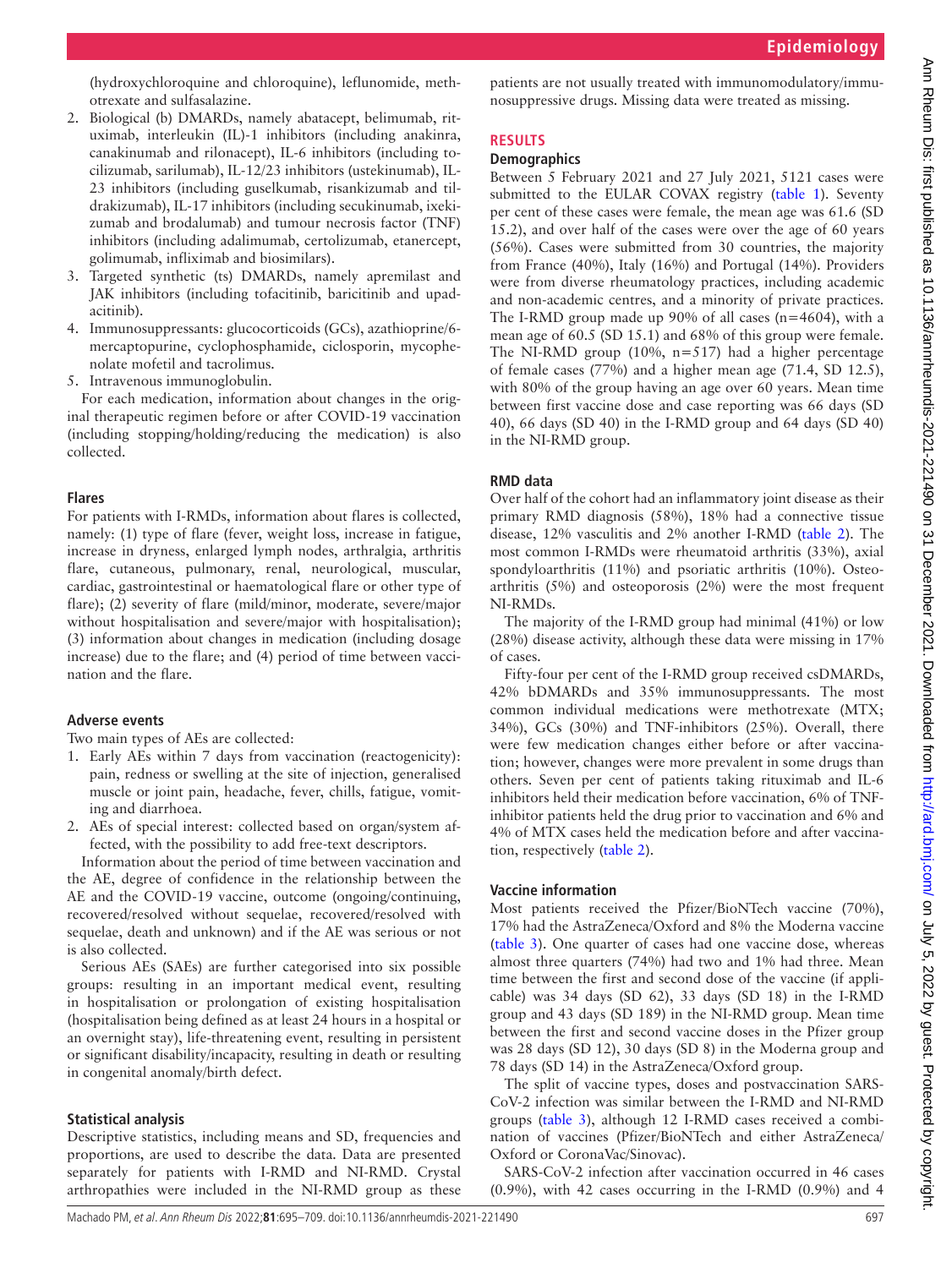<span id="page-3-0"></span>

|                        |                    | <b>Inflammatory RMDs</b> | <b>Non-inflammatory RMDs</b> | All patients |
|------------------------|--------------------|--------------------------|------------------------------|--------------|
| <b>Total number</b>    |                    | 4604                     | 517                          | 5121         |
| Gender                 | Female             | 3152 (68)                | 398 (77)                     | 3550 (70)    |
|                        | Male               | 1410 (31)                | 117(23)                      | 1527 (30)    |
|                        | Other/unknown      | 42(1)                    | $2(-1)$                      | 44 (1)       |
| Age (years)            | Mean (SD)          | 60.5(15.1)               | 71.4(12.5)                   | 61.6(15.2)   |
|                        | Range (min to max) | 15 to 96                 | 22 to 98                     | 15 to 98     |
| Age categories (years) | < 18               | $6(-1)$                  | -                            | $6(-1)$      |
|                        | $18 - 40$          | 526 (11)                 | 11(2)                        | 537 (10)     |
|                        | $41 - 60$          | 1640 (36)                | 94 (18)                      | 1734 (34)    |
|                        | $61+$              | 2432 (53)                | 412 (80)                     | 2844 (56)    |
| Country                | <b>Belgium</b>     | 197(4)                   | 3(1)                         | 200(4)       |
|                        | France             | 1838 (40)                | 232(45)                      | 2070 (40)    |
|                        | Italy              | 615(13)                  | 194 (38)                     | 809 (16)     |
|                        | Latvia             | 107(2)                   | 19(4)                        | 126(2)       |
|                        | Monaco             | 296(6)                   | 36(7)                        | 332(6)       |
|                        | Portugal           | 737 (16)                 |                              | 737 (14)     |
|                        | Ireland            | 76(2)                    | 7(1)                         | 83(2)        |
|                        | Romania            | 61(1)                    | 4(1)                         | 65(1)        |
|                        | Slovak Republic    | 204(4)                   | 11(2)                        | 215(4)       |
|                        | Spain              | 164(4)                   | 5(1)                         | 169(3)       |
|                        | Turkey             | 78(2)                    | $1 (-1)$                     | 79(2)        |
|                        | <b>UK</b>          | 72(2)                    | $1 (-1)$                     | 73(1)        |
|                        | Other countries*   | 159(3)                   | 4(1)                         | 163(3)       |

All values are n (%) unless stated otherwise.

\*Other countries classified as those who submitted <50 cases: Albania, Australia, Austria, Croatia, Czechia, Estonia, Germany, Greece, Hungary, Lithuania, Luxembourg, Netherlands, Republic of Moldova, Russian Federation, Slovenia, Switzerland, Ukraine and USA.

RMDs, rheumatic and musculoskeletal diseases.

cases occurring in the NI-RMD group (0.8%); however, only 21 cases (0.7%) occurred in fully vaccinated patients ( $n=18$ , 0.7%; n=3, 1.1%; in the I-RMD and NI-RMD group, respectively).

When stratified by vaccine type, the percentage of cases with postvaccination SARS-CoV-2 infection was equal across vaccine types in the I-RMD group [\(online supplemental table 1\)](https://dx.doi.org/10.1136/annrheumdis-2021-221490) but only reported following the Pfizer/BioNTech vaccine or other vaccine types in the NI-RMD group ([online supplemental table 2](https://dx.doi.org/10.1136/annrheumdis-2021-221490)), though this is explained by the low number of cases vaccinated with Oxford/AstraZeneca and Moderna in the NI-RMD group.

## **Flares**

Flare following vaccination was reported in  $4.4\%$  (n=204) of I-RMD cases, though these data were missing in 15% of cases. Mean time between the most recent vaccine dose (prior to flare) and the flare was 6 days (SD 8). The most common flares were arthritis flare, polyarthralgia and increase in fatigue (2.1%, 1.8%, and 0.7% of the I-RMD cohort, respectively). Most flares were mild (1.5%) or moderate (2.1%), with 29 cases (0.6%) being severe and 68 cases (1.5%) having started a new medication or increased existing medication dosage as a result of the flare ([table](#page-5-0) 3).

The percentage of cases reporting a flare, flare severity and medication changes due to the flare were consistent among different vaccines ([online supplemental table 1](https://dx.doi.org/10.1136/annrheumdis-2021-221490)). The percentage of flares was slightly higher in patients with moderate/high disease activity (5.2%) compared with patients in remission/low disease disease activity (4.8%), with similar results observed for severe flares (1.0% vs 0.7%), though disease activity information was missing in 17% of cases. These findings raise the possibility

of an association between higher disease activity and higher flare rate.

When stratified by I-RMD group ([table](#page-7-0) 4), patients with inflammatory joint diseases experienced a slightly higher percentage of flares compared with the connective tissue disease and vasculitis groups (5.1% vs 3.1% vs 3.2%, respectively). Flare prevalence was similar across most medication groups in I-RMD cases [\(table](#page-7-1) 5), although patients on monotherapy or combination therapies of TNF-inhibitors (5.5%), other biologicals (5.3%), other csDMARDs (excluding methotrexate) (4.7%) and tsDMARDs (4.6%) reported a slightly higher percentage of flares than other medication groups (2.7%–3.6%). The lower flare rate was observed for rituximab and immunosuppressants (both 2.7%).

## **Adverse events**

There were possible/probable vaccine-related AEs in 37% of all cases, 37% in the I-RMD group and 40% in the NI-RMD group. The majority were early AEs, mostly pain at injection site (19%), fatigue (12%), generalised muscle pain (7%) and fever (7%). Overall, the pattern and proportion of early AEs was similar between I-RMD and NI-RMD cases ([table](#page-5-0) 3).

When I-RMD cases were stratified by vaccine type [\(online](https://dx.doi.org/10.1136/annrheumdis-2021-221490) [supplemental table 1](https://dx.doi.org/10.1136/annrheumdis-2021-221490)), the percentage of AEs was similar across the group (32%–37%), except for Moderna, where a slightly higher percentage was observed (42%). The percentages of most individual types of early AEs were also similar across vaccines; however, a larger proportion of Moderna (26%) and a lower proportion of AstraZeneca/Oxford cases (12%) had pain at the injection site, and higher percentages of AstraZeneca/Oxford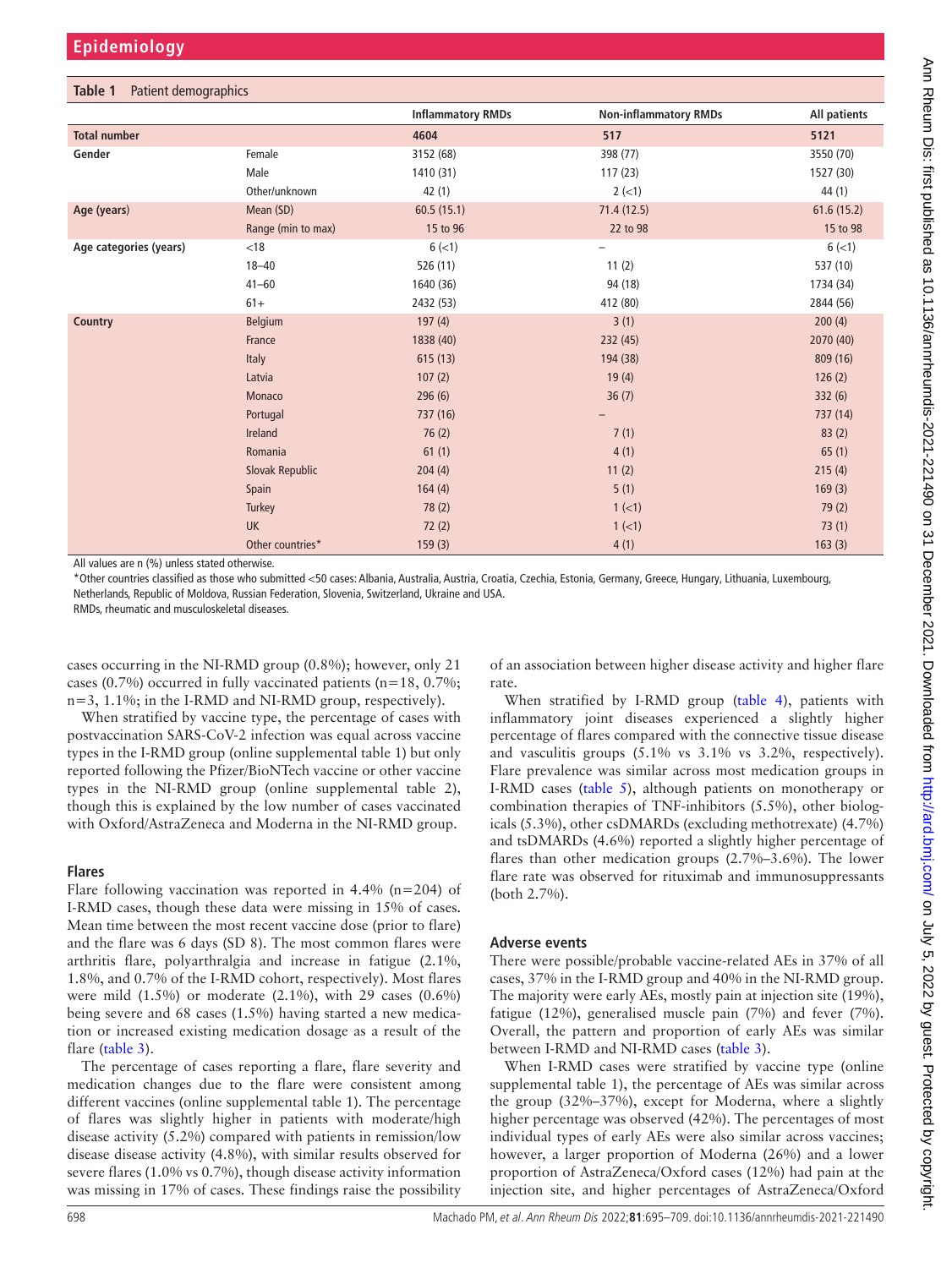|                      | 4604 (90)                  | <b>Held before vaccination</b>                                                                            |
|----------------------|----------------------------|-----------------------------------------------------------------------------------------------------------|
|                      | 2979 (58)                  | Held after vaccination                                                                                    |
|                      | 1686 (33)                  | Reduced after vaccination                                                                                 |
|                      | 573 (11)                   | <b>bDMARDS</b>                                                                                            |
|                      | 505 (10)                   | Abatacept                                                                                                 |
| eactive arthritis)   | 114(2)                     | Held before vaccination                                                                                   |
|                      | $23 (=1)$                  | <b>Held after vaccination</b>                                                                             |
|                      | $7 (-1)$<br>70(1)          | Belimumab                                                                                                 |
|                      | 928 (18)                   | <b>Held before vaccination</b>                                                                            |
|                      | 367(7)                     | Rituximab                                                                                                 |
|                      | 26(1)                      | <b>Held before vaccination</b><br>Reduced before vaccination                                              |
|                      | 223(4)                     | Held after vaccination                                                                                    |
|                      | 162(3)                     | Reduced after vaccination                                                                                 |
|                      | 69(1)                      | IL-1 inhibitors (including anakinra, canakinumab, rilonacept)                                             |
|                      | 37(1)                      | IL-6 inhibitors (including tocilizumab and sarilumab)                                                     |
|                      | 43 (1)                     | Held before vaccination                                                                                   |
|                      | $1 (-1)$                   | <b>Held after vaccination</b>                                                                             |
|                      | 593 (12)                   | Reduced after vaccination                                                                                 |
|                      | $14 (-1)$                  | IL-12/23 inhibitors (including ustekinumab)                                                               |
|                      | 141(3)                     | <b>Held before vaccination</b>                                                                            |
|                      | 239 (5)                    | IL-23 inhibitors (guselkumab, risankizumab and tildrakizumab)                                             |
| ı, Kawasaki disease) | $11 (=1)$                  | IL-17 inhibitors (including secukinumab, ixekizumab and brodalumab)                                       |
|                      | 127(2)                     | Held before vaccination                                                                                   |
|                      | $7 (-1)$                   | <b>Held after vaccination</b>                                                                             |
|                      | 33(1)                      | Reduced after vaccination                                                                                 |
|                      | $21 (=1)$                  | TNF-inhibitors (including adalimumab, certolizumab, etanercept,<br>golimumab, infliximab and biosimilars) |
|                      | 106(2)                     | Held before vaccination                                                                                   |
|                      | $13 (=1)$<br>$12$ ( $<$ 1) | Reduced before vaccination                                                                                |
|                      | $16 (=1)$                  | Held after vaccination                                                                                    |
|                      | 56(1)                      | Reduced after vaccination                                                                                 |
|                      | $7 (-1)$                   | tsDMARDS                                                                                                  |
|                      | $2$ ( $<$ 1)               | Apremilast                                                                                                |
|                      | 517 (10)                   | JAK inhibitors (including tofacitinib, baricitinib and upadacitinib)                                      |
|                      | 62(1)                      | <b>Held before vaccination</b>                                                                            |
|                      | 112(2)                     | Reduced before vaccination                                                                                |
|                      | 240(5)                     | Held after vaccination                                                                                    |
|                      | 36(1)                      | Immunosuppressants                                                                                        |
|                      | $16 (=1)$                  | Glucocorticoids (systemic)                                                                                |
|                      | $7(-1)$                    | Held before vaccination                                                                                   |
|                      | 44 (1)                     | Reduced before vaccination<br><b>Held after vaccination</b>                                               |
|                      | 1867 (41)                  |                                                                                                           |
|                      |                            | Reduced after vaccination<br>Azathioprine/6-mercaptopurine                                                |
|                      |                            | Held before vaccination                                                                                   |
|                      | 1276 (28)                  | Cyclosporine                                                                                              |
|                      | 610 (13)                   | Held before vaccination                                                                                   |
|                      | 76 (2)                     | Reduced before vaccination                                                                                |
|                      | 775 (17)                   | Cyclophosphamide                                                                                          |
|                      | 2497 (54)                  | Mycophenolate mofetil/mycophenolic acid                                                                   |
|                      |                            | Held before vaccination                                                                                   |
|                      |                            | Held after vaccination                                                                                    |
|                      |                            | Reduced after vaccination                                                                                 |
| nd chloroquine)      | 568 (12)                   | Tacrolimus                                                                                                |
|                      | $\overline{z}$             | Other                                                                                                     |
|                      | $\it 1$                    | Intravenous immunoglobulin                                                                                |
|                      | 3                          | Held after vaccination                                                                                    |
|                      | $\overline{c}$             | Antifibrotics (pirfenidone and nintedanib)                                                                |
|                      | 211(5)<br>$\boldsymbol{7}$ | Thalidomide/lenalidomide                                                                                  |
|                      | $\mathbf{1}$               | Colchicine                                                                                                |
|                      | $\overline{\mathbf{z}}$    | Denosumab                                                                                                 |
|                      | 1557                       | Mepolizumab                                                                                               |
|                      | 58                         | Pembrolizumab<br>Vedolizumab                                                                              |
|                      |                            |                                                                                                           |
|                      | 3                          | Unknown/missing                                                                                           |

| Large vessel vasculitis - giant cell arteritis<br>Polymyalgia rheumatica<br>Medium-vessel vasculitis (polyarteritis nodosa, Kawasaki disease)<br>ANCA-associated vasculitis (MP, GPA, EGPA)<br>Immune complex small vessel vasculitis<br>Behcet's syndrome<br>Other vasculitis<br>Other immune-mediated inflammatory diseases | 141(3)<br>239(5)<br>$11 (=1)$<br>127(2)<br>$7 (-1)$<br>33(1) | <b>Held before vaccination</b><br>IL-23 inhibitors (quselkumab, risankizumab and tildrakizumab)<br>IL-17 inhibitors (including secukinumab, ixekizumab and brodalumab)<br>Held before vaccination | $\overline{c}$<br>$2$ ( $<$ 1)<br>99(2)                                                                                                                                                                                                   |
|-------------------------------------------------------------------------------------------------------------------------------------------------------------------------------------------------------------------------------------------------------------------------------------------------------------------------------|--------------------------------------------------------------|---------------------------------------------------------------------------------------------------------------------------------------------------------------------------------------------------|-------------------------------------------------------------------------------------------------------------------------------------------------------------------------------------------------------------------------------------------|
|                                                                                                                                                                                                                                                                                                                               |                                                              |                                                                                                                                                                                                   |                                                                                                                                                                                                                                           |
|                                                                                                                                                                                                                                                                                                                               |                                                              |                                                                                                                                                                                                   |                                                                                                                                                                                                                                           |
|                                                                                                                                                                                                                                                                                                                               |                                                              |                                                                                                                                                                                                   |                                                                                                                                                                                                                                           |
|                                                                                                                                                                                                                                                                                                                               |                                                              |                                                                                                                                                                                                   | $\overline{4}$                                                                                                                                                                                                                            |
|                                                                                                                                                                                                                                                                                                                               |                                                              | Held after vaccination                                                                                                                                                                            | $\sqrt{4}$                                                                                                                                                                                                                                |
|                                                                                                                                                                                                                                                                                                                               |                                                              | Reduced after vaccination                                                                                                                                                                         | $\mathbf{1}$                                                                                                                                                                                                                              |
|                                                                                                                                                                                                                                                                                                                               | $21 (=1)$                                                    | TNF-inhibitors (including adalimumab, certolizumab, etanercept,                                                                                                                                   | 1173 (25)                                                                                                                                                                                                                                 |
|                                                                                                                                                                                                                                                                                                                               | 106(2)                                                       | golimumab, infliximab and biosimilars)                                                                                                                                                            |                                                                                                                                                                                                                                           |
| Monogenic autoinflammatory syndrome                                                                                                                                                                                                                                                                                           | $13 (-1)$                                                    | Held before vaccination                                                                                                                                                                           | 67                                                                                                                                                                                                                                        |
| Non-monogenic autoinflammatory syndrome                                                                                                                                                                                                                                                                                       | $12 (-1)$                                                    | Reduced before vaccination                                                                                                                                                                        | $\sqrt{5}$                                                                                                                                                                                                                                |
| IgG4-related disease                                                                                                                                                                                                                                                                                                          | $16 (=1)$                                                    | Held after vaccination                                                                                                                                                                            | 29                                                                                                                                                                                                                                        |
| Sarcoidosis                                                                                                                                                                                                                                                                                                                   | 56(1)                                                        | Reduced after vaccination                                                                                                                                                                         | $\overline{2}$                                                                                                                                                                                                                            |
| Relapsing polychondritis                                                                                                                                                                                                                                                                                                      | $7 (-1)$                                                     | tsDMARDS                                                                                                                                                                                          | 175(4)                                                                                                                                                                                                                                    |
| Chronic recurrent multifocal osteomyelitis                                                                                                                                                                                                                                                                                    | $2 (-1)$                                                     | Apremilast                                                                                                                                                                                        | $13 (=1)$                                                                                                                                                                                                                                 |
| <b>Non-inflammatory RMDs</b>                                                                                                                                                                                                                                                                                                  | 517 (10)                                                     | JAK inhibitors (including tofacitinib, baricitinib and upadacitinib)                                                                                                                              | 162(4)                                                                                                                                                                                                                                    |
| Gout or other crystal arthritis                                                                                                                                                                                                                                                                                               | 62(1)                                                        | Held before vaccination                                                                                                                                                                           | $\sqrt{5}$                                                                                                                                                                                                                                |
| Osteoporosis                                                                                                                                                                                                                                                                                                                  | 112(2)                                                       | Reduced before vaccination                                                                                                                                                                        | $\mathbf{1}$                                                                                                                                                                                                                              |
| Osteoarthritis                                                                                                                                                                                                                                                                                                                | 240(5)                                                       | Held after vaccination                                                                                                                                                                            | 10                                                                                                                                                                                                                                        |
| Fibromyalgia                                                                                                                                                                                                                                                                                                                  | 36(1)                                                        | Immunosuppressants                                                                                                                                                                                | 1621 (35)                                                                                                                                                                                                                                 |
| Chronic mechanical back pain                                                                                                                                                                                                                                                                                                  | $16 (=1)$                                                    | Glucocorticoids (systemic)                                                                                                                                                                        | 1385 (30)                                                                                                                                                                                                                                 |
| Radiculopathy or regional pain                                                                                                                                                                                                                                                                                                | $7 (-1)$                                                     | Held before vaccination                                                                                                                                                                           | 6                                                                                                                                                                                                                                         |
| Other mechanical RMD (eg, tendinitis and bursitis)                                                                                                                                                                                                                                                                            | 44 (1)                                                       | Reduced before vaccination                                                                                                                                                                        | $\sqrt{6}$                                                                                                                                                                                                                                |
| Remission or inactive disease                                                                                                                                                                                                                                                                                                 | 1867 (41)                                                    | Held after vaccination                                                                                                                                                                            | 6                                                                                                                                                                                                                                         |
|                                                                                                                                                                                                                                                                                                                               |                                                              | Reduced after vaccination                                                                                                                                                                         | $\mathfrak{g}$                                                                                                                                                                                                                            |
|                                                                                                                                                                                                                                                                                                                               |                                                              | Azathioprine/6-mercaptopurine                                                                                                                                                                     | 88(2)                                                                                                                                                                                                                                     |
|                                                                                                                                                                                                                                                                                                                               |                                                              | Held before vaccination                                                                                                                                                                           | $\overline{2}$                                                                                                                                                                                                                            |
| Minimal or low disease activity                                                                                                                                                                                                                                                                                               | 1276 (28)                                                    | Cyclosporine                                                                                                                                                                                      | $15 (=1)$                                                                                                                                                                                                                                 |
| Moderate disease activity                                                                                                                                                                                                                                                                                                     | 610 (13)                                                     | <b>Held before vaccination</b>                                                                                                                                                                    | $\overline{2}$                                                                                                                                                                                                                            |
| Severe or high disease activity                                                                                                                                                                                                                                                                                               | 76 (2)                                                       | Reduced before vaccination                                                                                                                                                                        | $\mathbf{1}$                                                                                                                                                                                                                              |
| Missing/unknown                                                                                                                                                                                                                                                                                                               | 775 (17)                                                     | Cyclophosphamide                                                                                                                                                                                  | $8 (-1)$                                                                                                                                                                                                                                  |
| <b>csDMARDS</b>                                                                                                                                                                                                                                                                                                               | 2497 (54)                                                    | Mycophenolate mofetil/mycophenolic acid                                                                                                                                                           | 123(3)                                                                                                                                                                                                                                    |
|                                                                                                                                                                                                                                                                                                                               |                                                              | <b>Held before vaccination</b>                                                                                                                                                                    | $\sqrt{6}$                                                                                                                                                                                                                                |
|                                                                                                                                                                                                                                                                                                                               |                                                              | Held after vaccination                                                                                                                                                                            | $\overline{2}$                                                                                                                                                                                                                            |
|                                                                                                                                                                                                                                                                                                                               |                                                              | Reduced after vaccination                                                                                                                                                                         | $\mathbf{1}$                                                                                                                                                                                                                              |
| Antimalarials (including hydroxychloroquine and chloroquine)                                                                                                                                                                                                                                                                  | 568 (12)                                                     | Tacrolimus                                                                                                                                                                                        | $2 (-1)$                                                                                                                                                                                                                                  |
| Held before vaccination                                                                                                                                                                                                                                                                                                       | $\sqrt{2}$                                                   | Other                                                                                                                                                                                             | 78(2)                                                                                                                                                                                                                                     |
| Reduced before vaccination                                                                                                                                                                                                                                                                                                    | $\mathbf{1}$                                                 | Intravenous immunoglobulin                                                                                                                                                                        | $15 (=1)$                                                                                                                                                                                                                                 |
| <b>Held after vaccination</b>                                                                                                                                                                                                                                                                                                 | $\overline{3}$                                               | Held after vaccination                                                                                                                                                                            | $\mathbf{1}$                                                                                                                                                                                                                              |
| Reduced after vaccination                                                                                                                                                                                                                                                                                                     | $\overline{2}$                                               | Antifibrotics (pirfenidone and nintedanib)                                                                                                                                                        | $5(-1)$                                                                                                                                                                                                                                   |
| Leflunomide                                                                                                                                                                                                                                                                                                                   | 211(5)                                                       | Thalidomide/lenalidomide                                                                                                                                                                          | $2$ ( $<$ 1)                                                                                                                                                                                                                              |
| Held before vaccination                                                                                                                                                                                                                                                                                                       | $\overline{7}$                                               | Colchicine                                                                                                                                                                                        | $24 (-1)$                                                                                                                                                                                                                                 |
| Reduced before vaccination                                                                                                                                                                                                                                                                                                    | $\mathbf{1}$                                                 | Denosumab                                                                                                                                                                                         | 26(1)                                                                                                                                                                                                                                     |
| Held after vaccination                                                                                                                                                                                                                                                                                                        | $\overline{2}$                                               | Mepolizumab                                                                                                                                                                                       | $4 (-1)$                                                                                                                                                                                                                                  |
| Methotrexate                                                                                                                                                                                                                                                                                                                  | 1557                                                         | Pembrolizumab                                                                                                                                                                                     | $1$ (<1)                                                                                                                                                                                                                                  |
| Held before vaccination                                                                                                                                                                                                                                                                                                       | 58                                                           | Vedolizumab                                                                                                                                                                                       | $1 (-1)$                                                                                                                                                                                                                                  |
| Reduced before vaccination                                                                                                                                                                                                                                                                                                    | $\overline{3}$                                               | <b>Unknown/missing</b>                                                                                                                                                                            | 43(1)                                                                                                                                                                                                                                     |
| Held after vaccination                                                                                                                                                                                                                                                                                                        | 90                                                           | None                                                                                                                                                                                              | 393 (9)                                                                                                                                                                                                                                   |
| Reduced after vaccination                                                                                                                                                                                                                                                                                                     | $\mathbf{1}$                                                 | All values are n (%) unless stated otherwise                                                                                                                                                      |                                                                                                                                                                                                                                           |
| Sulfasalazine                                                                                                                                                                                                                                                                                                                 | 161(4)                                                       | modifying antirheumatic drugs; EGPA, eosinophilic granulomatosis with polyangiitis; GPA, granulomatosis with polyangiitis; IL, interleukin; JAK, Janus kinase;                                    |                                                                                                                                                                                                                                           |
|                                                                                                                                                                                                                                                                                                                               | Continued                                                    | MP, microscopic polyangiitis; TNF, tumour necrosis factor; tsDMARDs, targeted synthetic disease-modifying antirheumatic drug.                                                                     |                                                                                                                                                                                                                                           |
|                                                                                                                                                                                                                                                                                                                               |                                                              |                                                                                                                                                                                                   | ANCA, anti-neutrophil cytoplasmic antibody; bDMARDs, biological disease-modifying antirheumatic drugs; csDMARDs, conventional synthetic disease-<br>Machado PM. et al. Ann Rheum Dis 2022:81:695-709. doi:10.1136/annrheumdis-2021-221490 |

<span id="page-4-0"></span>Table 2 Rheumatic and musculoskeletal

Psoriatic arthritis

**Inflammatory joint diseases** Rheumatoid arthritis

Axial spondyloarthritis (including ankylosing s

Other peripheral spondyloarthritis (including reaction) Juvenile idiopathic arthritis, not systemic Systemic juvenile idiopathic arthritis Other inflammatory arthritis **Connective tissue diseases 928** (**18**) Systemic lupus erythematosus Primary anti-phospholipid syndrome Sjogren's syndrome Systemic sclerosis

Idiopathic inflammatory myopathy (myositis) Mixed connective tissue disease Undifferentiated connective tissue disease Ehlers-Danlos syndromes **Vasculitis 593** (**12**)

**Primary RMD diagnosis and Inflammatory RMDs**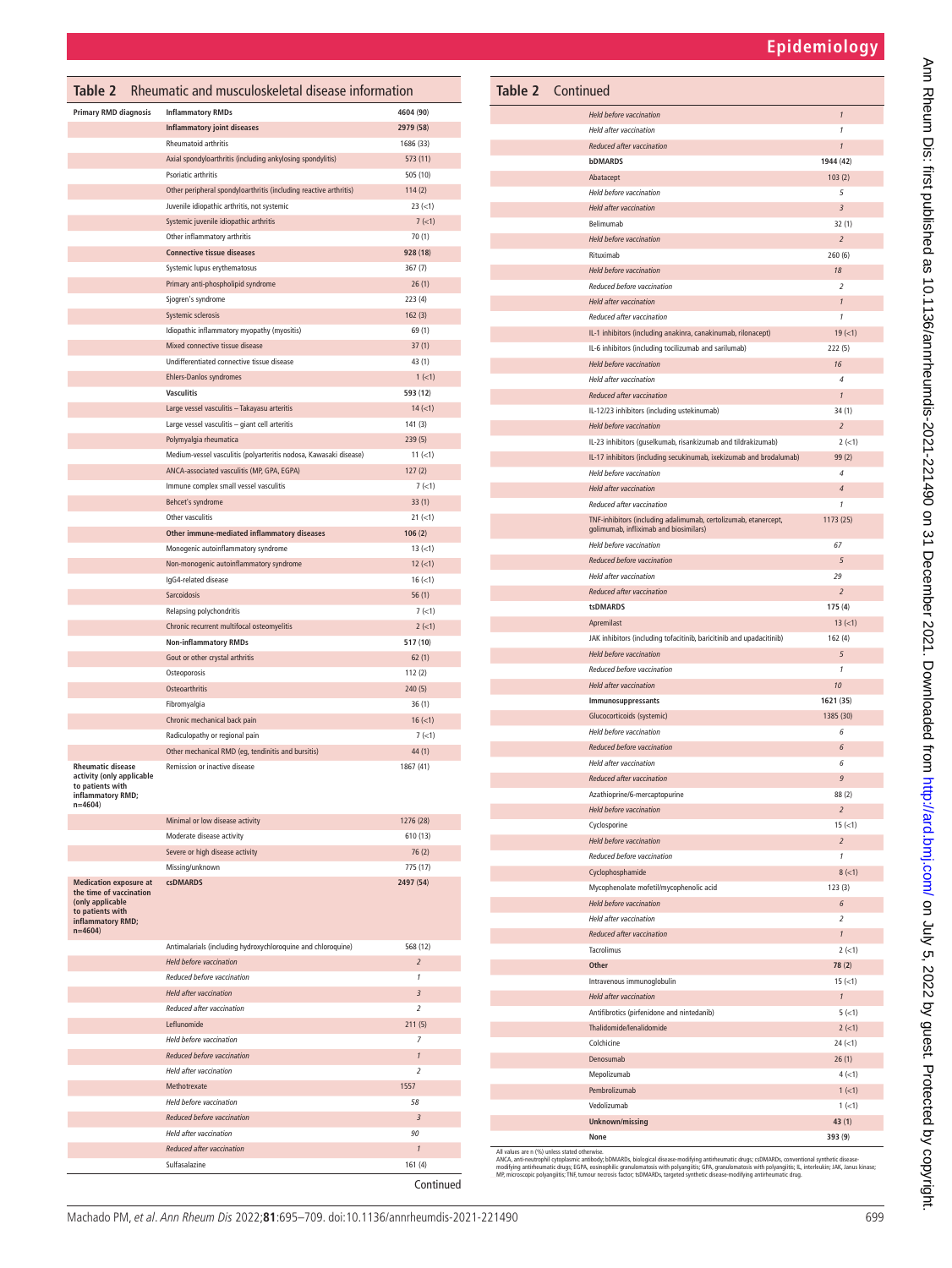<span id="page-5-0"></span>**Table 3** COVID-19 vaccines, SARS-CoV-2 infections after vaccination, flares and adverse events in patients with inflammatory and noninflammatory RMDs

|                                                                                                      |                                                                  | <b>Inflammatory RMDs</b> | Non-inflammatory<br><b>RMDs</b> | All patients |
|------------------------------------------------------------------------------------------------------|------------------------------------------------------------------|--------------------------|---------------------------------|--------------|
|                                                                                                      |                                                                  |                          |                                 |              |
| <b>Vaccine</b>                                                                                       | mRNA/nucleic acid (Pfizer/BioNTech)                              | 3218 (70)                | 382 (74)                        | 3600 (70)    |
|                                                                                                      | mRNA/nucleic acid (Moderna)                                      | 398(7)                   | 30(6)                           | 428(8)       |
|                                                                                                      | Viral vector (AstraZeneca/Oxford)                                | 759 (16)                 | 96 (19)                         | 855 (17)     |
|                                                                                                      | Viral vector (Janssen/Johnson & Johnson)                         | 45(1)                    | 5(1)                            | 50(1)        |
|                                                                                                      | Viral vector (Sputnik V)                                         | 5(1)                     | 1 (< 1)                         | $6$ ( $<$ 1) |
|                                                                                                      | Inactivated vaccine (CoronaVac/Sinovac)                          | 53(1)                    | $1$ (<1)                        | 54(1)        |
|                                                                                                      | Other                                                            | $4$ ( $<$ 1)             |                                 | 4(1)         |
|                                                                                                      | Unknown/missing                                                  | 110(2)                   | $2 (-1)$                        | 112(2)       |
|                                                                                                      | Vaccine combination (Pfizer/BioNTech and AstraZeneca/<br>Oxford) | $11 (=1)$                |                                 | $11 (=1)$    |
|                                                                                                      | Vaccine combination (Pfizer/BioNTech and CoronaVac/<br>Sinovac)  | $1$ (<1)                 |                                 | $1$ (<1)     |
| <b>Vaccine doses</b>                                                                                 | One                                                              | 1149 (25)                | 132 (26)                        | 1281 (25)    |
|                                                                                                      | Two                                                              | 3406 (74)                | 384 (74)                        | 3790 (74)    |
|                                                                                                      | Three                                                            | 46 (1)                   | $1(-1)$                         | 47(1)        |
|                                                                                                      | Unknown/missing                                                  | $3(-1)$                  |                                 | $3(-1)$      |
| <b>SARS-CoV-2 infection after vaccination</b>                                                        | Yes                                                              | 42(1)                    | 4(1)                            | 46(1)        |
|                                                                                                      | <b>No</b>                                                        | 4380 (95)                | 490 (95)                        | 4870 (95)    |
|                                                                                                      | Unknown/missing                                                  | 182(4)                   | 23(4)                           | 205(4)       |
| <b>Vaccination status</b>                                                                            | Fully vaccinated cases                                           | 2622 (57)                | 270 (52)                        | 2892 (56)    |
|                                                                                                      | Partially vaccinated cases                                       | 1982 (43)                | 247 (48)                        | 2229 (44)    |
| SARS-CoV-2 infection after vaccination,                                                              | Fully vaccinated cases                                           | 18/2622(1)               | 3/270(1)                        | 21/2892 (1)  |
| according to vaccination status                                                                      | Partially vaccinated cases                                       | 24/1982 (1)              | $1/247$ (<1)                    | 25/2229 (1)  |
| (vaccination status is the denominator)                                                              |                                                                  |                          |                                 |              |
| <b>Flare following vaccination</b><br>(only applicable to patients with<br>inflammatory RMD; n=4604) | Yes                                                              | 204(4)                   | -                               |              |
|                                                                                                      | No                                                               | 3706 (81)                |                                 |              |
|                                                                                                      | Unknown/missing                                                  | 694 (15)                 |                                 |              |
| Type of flare (data presented as                                                                     | Fever                                                            | $18 (=1)$                |                                 |              |
| percentage of total number of                                                                        | Weight loss                                                      | $1$ (<1)                 |                                 |              |
| inflammatory RMD cases (n=4604))                                                                     | Increase in fatigue                                              | 30(1)                    |                                 |              |
|                                                                                                      | Increase in dryness                                              | $4$ (<1)                 |                                 |              |
|                                                                                                      | Enlarged lymph nodes                                             | $4$ (<1)                 |                                 |              |
|                                                                                                      | Polyarthralgia                                                   | 83(2)                    |                                 |              |
|                                                                                                      | <b>Arthritis flare</b>                                           | 95(2)                    |                                 |              |
|                                                                                                      | <b>Cutaneous flare</b>                                           | $16 (=1)$                |                                 |              |
|                                                                                                      | <b>Pulmonary flare</b>                                           | $3(-1)$                  |                                 |              |
|                                                                                                      | <b>Renal flare</b>                                               | $1$ (<1)                 |                                 |              |
|                                                                                                      | Neurological flare                                               | $2$ ( $<$ 1)             |                                 |              |
|                                                                                                      | <b>Muscular flare</b>                                            | $15 (=1)$                |                                 |              |
|                                                                                                      | Cardiac flare                                                    | $3 (-1)$                 |                                 |              |
|                                                                                                      | Gastro-intestinal flare                                          | $1$ (<1)                 |                                 |              |
|                                                                                                      | Haematological flare                                             | $3 (-1)$                 |                                 |              |
|                                                                                                      | Other                                                            | $17 (-1)$                |                                 |              |
|                                                                                                      | Unknown/missing                                                  | 7 (< 1)                  |                                 |              |
| Severity of flare (data presented                                                                    | Mild/minor                                                       | 69(2)                    |                                 |              |
| as percentage of total number of                                                                     | Moderate                                                         | 98 (2)                   |                                 |              |
| inflammatory RMD cases (n=4604))                                                                     |                                                                  |                          |                                 |              |
|                                                                                                      | Severe/major without hospitalisation                             | $20 (=1)$                |                                 |              |
|                                                                                                      | Severe/major with hospitalisation                                | $9(-1)$                  |                                 |              |
|                                                                                                      | Unknown/missing                                                  | $8(-1)$                  |                                 |              |
|                                                                                                      | New medication or dosage increase due to flare                   | 68 (1)                   |                                 |              |
| <b>Vaccine-related AEs</b>                                                                           | Yes                                                              | 1688 (37)                | 206 (40)                        | 1894 (37)    |
|                                                                                                      | <b>No</b>                                                        | 2916 (63)                | 311 (60)                        | 3227 (63)    |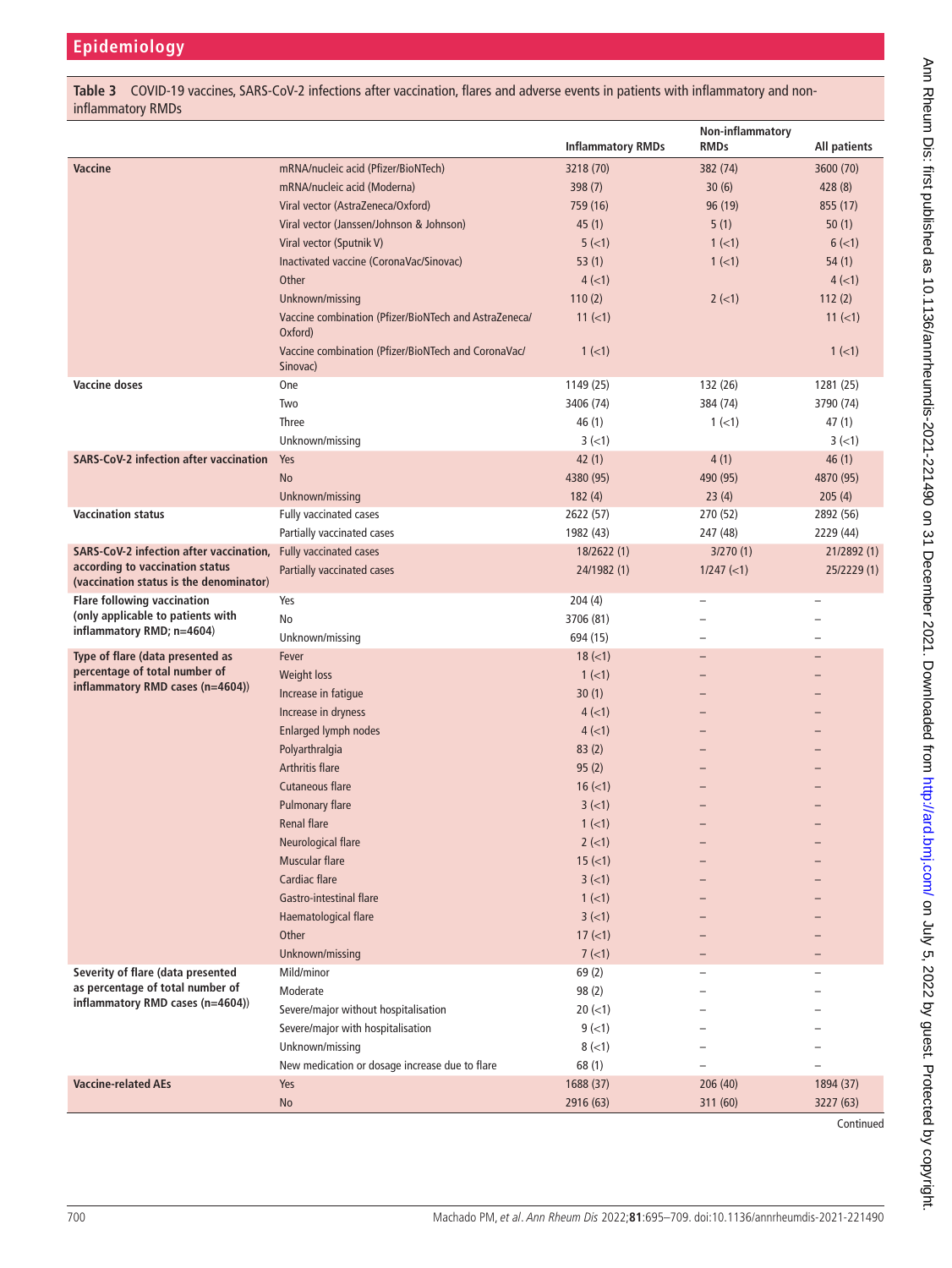| Table 3 Continued       |                                                                                                                  |                          |                  |               |
|-------------------------|------------------------------------------------------------------------------------------------------------------|--------------------------|------------------|---------------|
|                         |                                                                                                                  |                          | Non-inflammatory |               |
|                         |                                                                                                                  | <b>Inflammatory RMDs</b> | <b>RMDs</b>      | All patients  |
| <b>Early AEs</b>        | Pain at injection site<br>Redness at injection site                                                              | 881 (19)<br>70(2)        | 75 (15)<br>4(1)  | 956 (19)      |
|                         |                                                                                                                  |                          |                  | 74 (1)        |
|                         | Swelling at injection site                                                                                       | 75(2)                    | $1(-1)$          | 76 (1)        |
|                         | Generalised muscle pain                                                                                          | 302(7)                   | 41 (8)           | 343(7)        |
|                         | Generalised joint pain                                                                                           | 163(4)                   | 26(5)            | 189 (4)       |
|                         | Headache                                                                                                         | 293(6)                   | 36(7)            | 329(6)        |
|                         | Fever                                                                                                            | 331(7)                   | 44 (9)           | 375(7)        |
|                         | Chills                                                                                                           | 130(3)                   | 16(3)            | 146(3)        |
|                         | Fatigue                                                                                                          | 531 (12)                 | 65 (13)          | 596 (12)      |
|                         | Vomiting                                                                                                         | 58(1)                    | 4(1)             | 62(1)         |
|                         | Diarrhoea                                                                                                        | 38(1)                    | 4(1)             | 42 (1)        |
|                         | Unknown                                                                                                          | 5(1)                     |                  | 5(1)          |
| AEs of special interest | Cardiovascular - arterial hypertension                                                                           | $4$ (<1)                 | $2$ ( $<$ 1)     | $6$ ( $<$ 1)  |
|                         | Cardiovascular - arrhythmia                                                                                      | $3 (-1)$                 |                  | $3(-1)$       |
|                         | Cardiovascular - coronary artery disease                                                                         | $2$ ( $<$ 1)             |                  | $2$ ( $<$ 1)  |
|                         | Cardiovascular - myocarditis and pericarditis                                                                    | $1$ (<1)                 |                  | $1$ (<1)      |
|                         | Dermatologic - eczema, nodes and plaques                                                                         | $4$ (<1)                 |                  | 4(1)          |
|                         | Dermatologic - pruritus, injection site reaction, redness and<br>burning                                         | $3 (-1)$                 | $2$ ( $<$ 1)     | 5(<1)         |
|                         | Gastrointestinal - liver injury                                                                                  | 3(<1)                    | 3(1)             | 6(<1)         |
|                         | General conditions - hot flush, anxiety, lowered body<br>temperature, loss and lack of appetite and night sweats | $8$ (<1)                 | 1 (< 1)          | $9(-1)$       |
|                         | Haematological - peripheral deep vein thrombosis                                                                 | $2$ ( $<$ 1)             |                  | $2(-1)$       |
|                         | Haematological - haemorrhagic disease                                                                            | $1$ (<1)                 |                  | $1$ (<1)      |
|                         | Haematological - thrombocytopenia                                                                                | $1$ ( $<$ 1)             |                  | $1$ (<1)      |
|                         | Haematological - stroke                                                                                          | $1$ ( $<$ 1)             |                  | $1$ (<1)      |
|                         | Immunological - anaphylaxis                                                                                      | $3(-1)$                  |                  | $3(-1)$       |
|                         | Immunological - arthritis                                                                                        | $4$ ( $<$ 1)             | 5(1)             | $9(-1)$       |
|                         | Immunological - skin and mucosal                                                                                 | $8$ ( $<$ 1)             | $1$ (<1)         | $9(-1)$       |
|                         | Immunological - vasculitides                                                                                     | $1$ ( $<$ 1)             | $2$ ( $<$ 1)     | $3(-1)$       |
|                         | Lymphadenopathy                                                                                                  | $4$ ( $<$ 1)             | $2$ ( $<$ 1)     | 5(<1)         |
|                         | Malaise, fatigue and insomnia                                                                                    | 5(<1)                    | $1$ (<1)         | $6$ ( $<$ 1)  |
|                         | Neurological - anosmia and ageusia                                                                               | $1$ (<1)                 |                  | $1(-1)$       |
|                         | Neurological - drowsiness, vertigo, dizziness, nausea,<br>tinnitus, migraine and hallucination                   | $21 (=1)$                | 7(1)             | $21 (=1)$     |
|                         | Other possible cardiac symptoms - ankle oedema, dyspnoea<br>and dry cough                                        | 7(1)                     | $2 (-1)$         | $9(-1)$       |
|                         | Pain/pain syndromes                                                                                              | $2$ ( $<$ 1)             | $2$ ( $<$ 1)     | $4$ (<1)      |
|                         | Tendons and joints - tendinopathy, frozen shoulder and<br>carpal tunnel syndrome                                 | $4$ (<1)                 | $2$ ( $<$ 1)     | $6$ ( $<$ 1)  |
|                         | Viral infection - herpes, herpes zoster and shingles                                                             | $9$ ( $<$ 1)             | 1 (< 1)          | $10 (=1)$     |
|                         | Viral infection - influenza, flu-like episodes, rhinitis, cough<br>and cold                                      | 7 (< 1)                  | $1$ (<1)         | $8 (-1)$      |
|                         | Other                                                                                                            | $3 (-1)$                 | 3(1)             | $6$ ( $<$ 1)  |
|                         | Total of adverse events of special interest                                                                      | 112(2)                   | 37(7)            | 149(3)        |
| <b>AE</b> seriousness   | Non-serious                                                                                                      | 90(2)                    | 25(5)            | 115(2)        |
|                         | Serious - important medical event                                                                                | $8 (-1)$                 | 8(2)             | $16$ ( $<$ 1) |
|                         | Serious - hospitalisation (or prolongation of existing<br>hospitalisation)                                       | $6$ ( $<$ 1)             | $2(-1)$          | $8(-1)$       |
|                         | Serious - life threatening                                                                                       | $3(-1)$                  |                  | $3(-1)$       |
|                         | Unknown/missing                                                                                                  | $4$ ( $<$ 1)             |                  | $4(-1)$       |
| AE outcome              | Ongoing/continuing                                                                                               | $21 (=1)$                | 6(1)             | 27(1)         |
|                         | Recovered/resolved without sequelae                                                                              | 75(1)                    | 25(5)            | 100(2)        |
|                         | Recovered/resolved with sequelae                                                                                 | $6$ ( $<$ 1)             | $2(-1)$          | $8 (-1)$      |
|                         | Unknown/missing                                                                                                  | $9(-1)$                  | $1$ (<1)         | $10 (=1)$     |
|                         |                                                                                                                  |                          |                  |               |

All values are n (%) unless stated otherwise.

AEs, adverse events; RMDs, rheumatic and musculoskeletal diseases.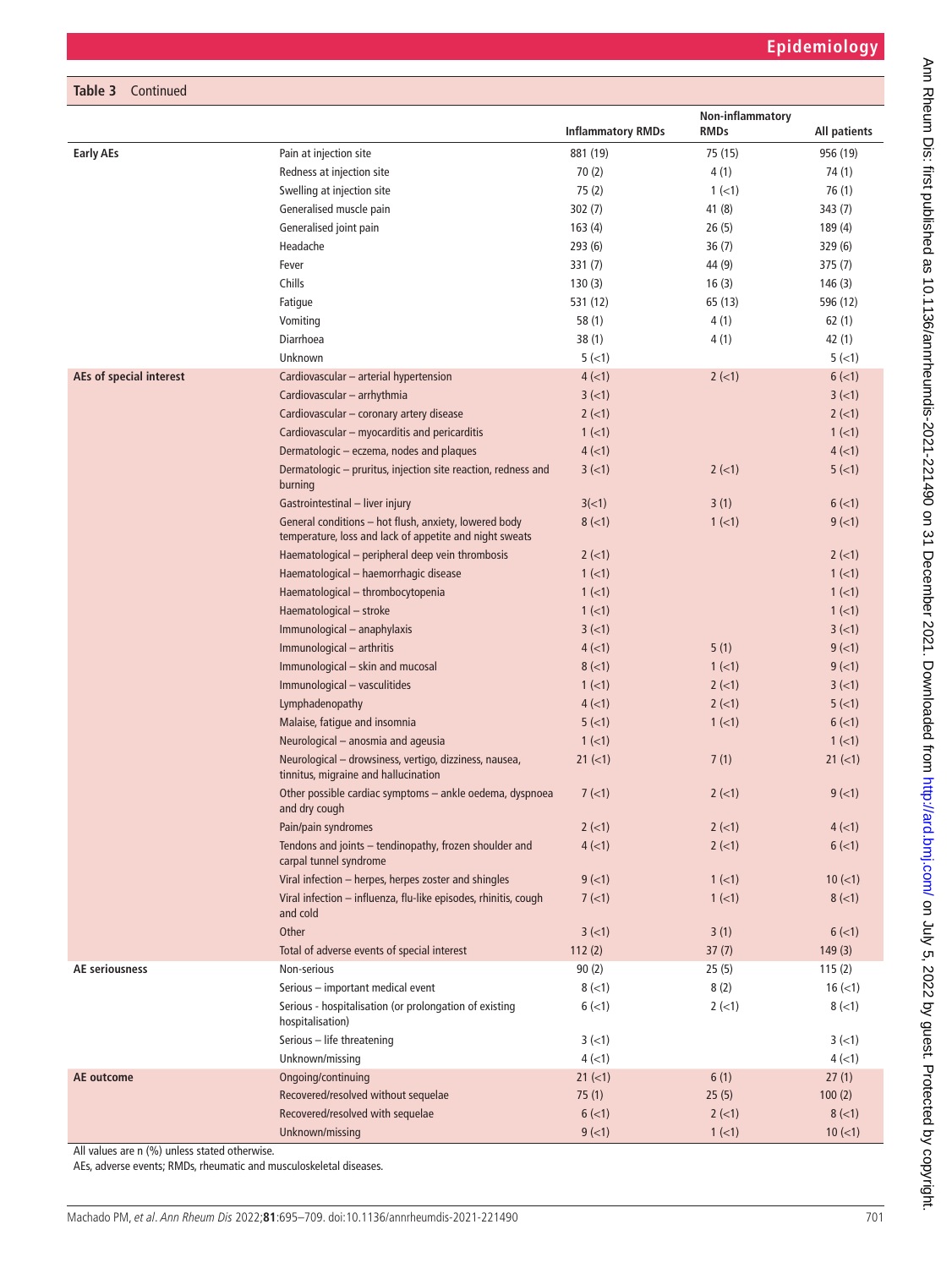<span id="page-7-0"></span>

|                                     |                                                                           | Inflammatory joint<br>diseases (n=2977) | <b>Connective tissue</b><br>diseases (n=928) | <b>Vasculitis</b><br>$(n=593)$ |
|-------------------------------------|---------------------------------------------------------------------------|-----------------------------------------|----------------------------------------------|--------------------------------|
| <b>Flare following vaccination</b>  | Yes                                                                       | 151(5)                                  | 29(3)                                        | 19(3)                          |
|                                     | <b>No</b>                                                                 | 2260 (76)                               | 784 (85)                                     | 561 (95)                       |
|                                     | Unknown/missing                                                           | 566 (19)                                | 115(12)                                      | 13(2)                          |
| Severity of flare                   | Mild/minor                                                                | 51(2)                                   | 13(1)                                        | 5(1)                           |
|                                     | Moderate                                                                  | 77(3)                                   | 12(1)                                        | 8(1)                           |
|                                     | Severe/major without hospitalisation                                      | 15(1)                                   | $1(-1)$                                      | 3(1)                           |
|                                     | Severe/major with hospitalisation                                         | $1$ ( $<$ 1)                            | $2 (-1)$                                     | 3(1)                           |
|                                     | Unknown/missing                                                           | 7(1)                                    | $1(-1)$                                      |                                |
|                                     | New medication or dosage increase due to flare                            | 44 (1)                                  | 10(1)                                        | 11(2)                          |
| <b>Vaccine-related AEs</b>          | Yes                                                                       | 1092(37)                                | 382(41)                                      | 175(30)                        |
|                                     | <b>No</b>                                                                 | 1885 (63)                               | 546 (59)                                     | 418 (70)                       |
| AE severity (only collected for AEs | Non-serious                                                               | 55(2)                                   | 21(2)                                        | 13(2)                          |
| of special interest)                | Severe - important medical event                                          | 4(1)                                    | 4(1)                                         |                                |
|                                     | Severe – hospitalisation (or prolongation of existing<br>hospitalisation) | 4(1)                                    |                                              | $2$ ( $<$ 1)                   |
|                                     | Severe - life threatening                                                 | $2 (-1)$                                | $1(-1)$                                      |                                |
|                                     | Unknown/missing                                                           | $2$ ( $<$ 1)                            |                                              |                                |

All values are n (%) unless stated otherwise.

AEs, adverse events; RMD, rheumatic and musculoskeletal disease.

(12%) and Moderna (11%) cases had fever following vaccination (in comparison with 6% with other vaccines).

Forty-one per cent of connective tissue disease cases reported AEs, compared with 37% of inflammatory joint disease and 30% of vasculitis cases ([table](#page-7-0) 4). When I-RMD cases were stratified

by medication group ([table](#page-7-1) 5), all groups reported similar AE percentages, expect for patients on other csDMARDs (42% vs  $33\% - 35\%$ ).

In the NI-RMD group ([online supplemental table 2\)](https://dx.doi.org/10.1136/annrheumdis-2021-221490), the prevalence of AEs was more variable across vaccine types, with

<span id="page-7-1"></span>

| Table 5                                   | Flares and adverse events in patients with inflammatory RMDs, stratified by medication |                                                  |                                                                                                   |                                  |                                           |                                                   |                                        |                                                                        |
|-------------------------------------------|----------------------------------------------------------------------------------------|--------------------------------------------------|---------------------------------------------------------------------------------------------------|----------------------------------|-------------------------------------------|---------------------------------------------------|----------------------------------------|------------------------------------------------------------------------|
|                                           |                                                                                        | MTX mono/<br>combi (no<br>tsDMARDs)<br>$(n=895)$ | Other<br>csDMARD<br>mono/<br>combi (no<br>biologicals or biologicals or<br>tsDMARDs)<br>$(n=657)$ | TNF mono/<br>combi<br>$(n=1173)$ | <b>RTX</b><br>mono/<br>combi<br>$(n=260)$ | Other<br>biologics<br>mono/<br>combi<br>$(n=511)$ | tsDMARD<br>mono/<br>combi<br>$(n=175)$ | Immunosuppressants<br>mono/combi (no biologics<br>or tsDMARDs) (n=995) |
| <b>Flare following</b>                    | Yes                                                                                    | 32(4)                                            | 31(5)                                                                                             | 65(6)                            | 7(3)                                      | 27(5)                                             | 8(5)                                   | 27(3)                                                                  |
| vaccination                               | <b>No</b>                                                                              | 765 (85)                                         | 520 (79)                                                                                          | 799 (68)                         | 204 (78)                                  | 415 (81)                                          | 150 (86)                               | 870 (87)                                                               |
|                                           | Unknown/missing                                                                        | 98 (11)                                          | 106(16)                                                                                           | 309 (26)                         | 49 (19)                                   | 69 (14)                                           | 17(10)                                 | 98 (10)                                                                |
| Severity of flare                         | Mild/minor                                                                             | 13(1)                                            | 14(2)                                                                                             | 19(2)                            | 3(1)                                      | 6(1)                                              | 4(2)                                   | 11(1)                                                                  |
|                                           | Moderate                                                                               | 14(2)                                            | 11(2)                                                                                             | 39(3)                            | $1$ ( $<$ 1)                              | 17(3)                                             | 3(2)                                   | 8(1)                                                                   |
|                                           | Severe/major without<br>hospitalisation                                                | $1(-1)$                                          | $3(-1)$                                                                                           | $4(-1)$                          | $1(-1)$                                   | $1 (-1)$                                          |                                        | $2 (-1)$                                                               |
|                                           | Severe/major with hospitalisation                                                      | $2 (-1)$                                         | $2 (-1)$                                                                                          |                                  | $1(-1)$                                   |                                                   |                                        | $6$ ( $<$ 1)                                                           |
|                                           | Unknown/missing                                                                        | $2 (-1)$                                         | $1$ (<1)                                                                                          | $3(-1)$                          | $1(-1)$                                   | 3(1)                                              | 1(1)                                   |                                                                        |
|                                           | New medication or dosage increase<br>due to flare                                      | 12(1)                                            | 11(2)                                                                                             | 16(1)                            | 1 (< 1)                                   | 8(2)                                              |                                        | 15(2)                                                                  |
| Vaccine-related                           | Yes                                                                                    | 314(35)                                          | 276(42)                                                                                           | 412 (35)                         | 87(33)                                    | 172 (34)                                          | 61(35)                                 | 352 (35)                                                               |
| <b>AEs</b>                                | <b>No</b>                                                                              | 581 (65)                                         | 381 (58)                                                                                          | 761 (65)                         | 173 (67)                                  | 339 (66)                                          | 114(65)                                | 643 (65)                                                               |
| AE severity (only                         | Non-serious                                                                            | 12(1)                                            | 16(2)                                                                                             | 13(1)                            | 2(1)                                      | 17(3)                                             | 3(2)                                   | 19(2)                                                                  |
| collected for AEs<br>of special interest) | Severe - Important medical event                                                       | 1 (< 1)                                          | $3(-1)$                                                                                           | $1$ ( $<$ 1)                     |                                           | 1 (< 1)                                           | 3(2)                                   | 4(1)                                                                   |
|                                           | Severe - Hospitalisation (or<br>prolongation of existing<br>hospitalisation)           | 1 (< 1)                                          | $1(-1)$                                                                                           |                                  |                                           | $1(-1)$                                           | 1(1)                                   | $2 (-1)$                                                               |
|                                           | Severe - Life-threatening                                                              |                                                  | $1(-1)$                                                                                           |                                  | $1(-1)$                                   | $1 (-1)$                                          |                                        | $1(-1)$                                                                |
|                                           | Missing                                                                                | 1 (< 1)                                          |                                                                                                   | $2$ ( $<$ 1)                     |                                           |                                                   |                                        |                                                                        |
| .<br>1.1011                               |                                                                                        |                                                  |                                                                                                   |                                  |                                           |                                                   |                                        |                                                                        |

All values are N (%) unless stated otherwise.

AEs, adverse events; combi, combination therapy; csDMARDs, conventional synthetic disease-modifying antirheumatic drugs; mono, monotherapy; MTX, methotrexate; RMD, rheumatic and musculoskeletal disease; RTX, rituximab; TNF, tumour necrosis factor; tsDMARD, targeted synthetic disease-modifying antirheumatic drug.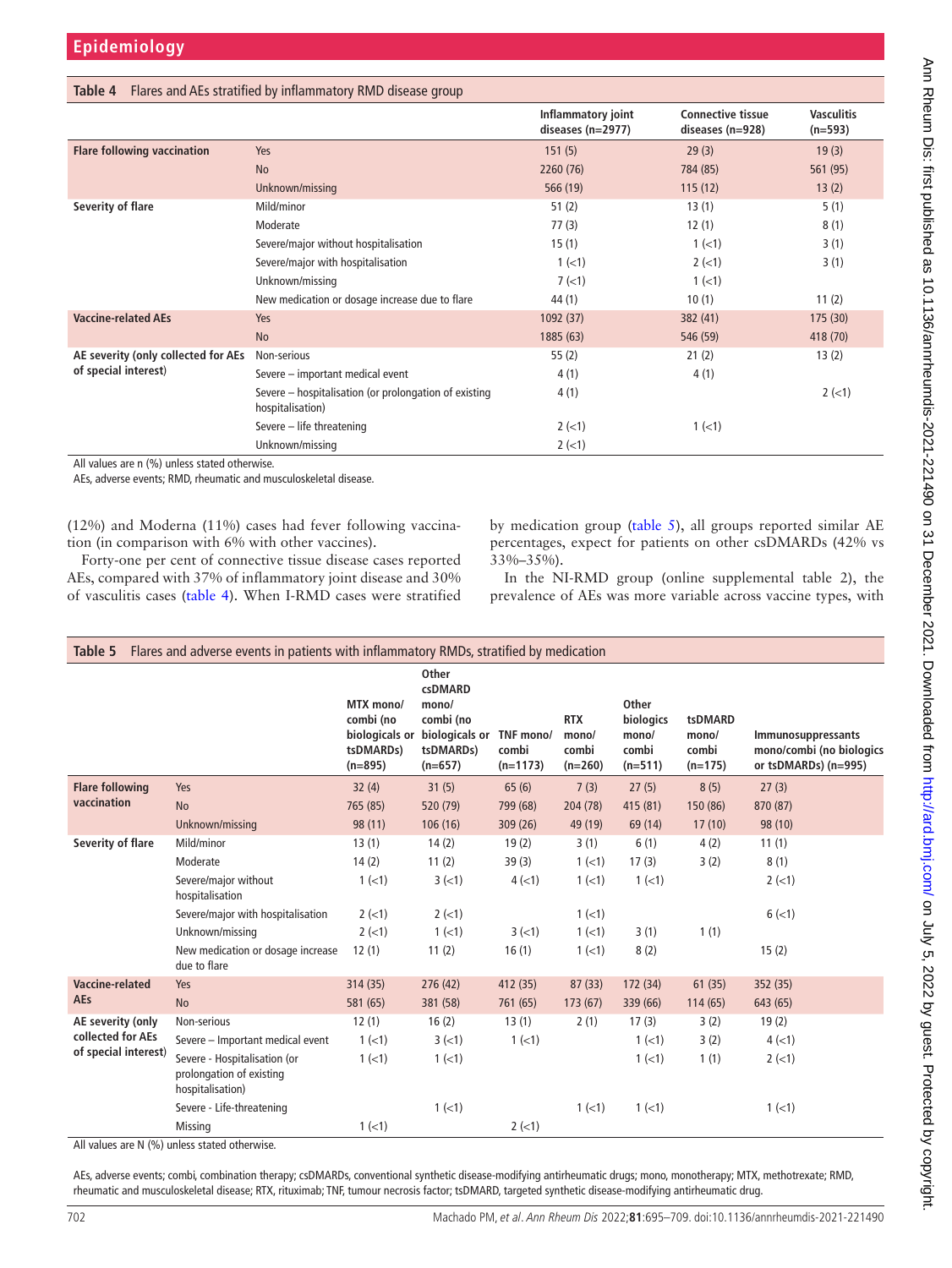the most salient difference between vaccines being the lower percentages of Pfizer/BioNTech (13%) and AstraZeneca/Oxford (10%) cases that experienced pain at injection site compared with 50% of Moderna vaccinated cases.

There were 149 AEs of special interest (2.9% of all patients), 112 (2.4%) in the I-RMD group and 37 (7.2%) in the NI-RMD group, and most of the AEs resolved/recovered without sequelae (100 cases, 2.0% of all patients;  $n=75$ , 1.6% in the I-RMD group; n=25, 4.8% in the NI-RMD group). Both in the I-RMD and NI-RMD group, a larger diversity of AEs of special interest were seen following vaccination with Pfizer/BioNTech, reflecting the higher number of cases receiving this vaccine. However, there were no salient differences between vaccines or between patients with I-RMD and NI-RMD [\(table](#page-9-0) 6). Mean time between the most recent vaccine dose (prior to AE of special interest) and the AE of special interest was 7 days (SD 17), 7 days (SD 15) in the I-RMD group and 8 days (SD 21) in the NI-RMD group.

SAEs were rare (n=27, 0.5% of all patients) and more prevalent in the NI-RMD group ( $n=10$ , 1.9%) than in the I-RMD group  $(n=17, 0.4\%)$ . Among these 27 SAEs, three were life threatening, all occurring in Pfizer/BioNTech vaccine recipients in the I-RMD group. These were two cases of 'cardiac – coronary artery disease' events and one 'gastrointestinal – liver injury' event; all three events recovered/resolved, though one cardiac event and the 'gastrointestinal – liver injury' event recovered/resolved with sequelae ([table](#page-9-0) 6).

There were six instances of SAEs resulting in hospitalisation in the I-RMD group, all in Pfizer/BioNTech vaccine recipients. One of these was a 'haematologic – peripheral deep vein thrombosis' event, one was a 'haematologic – stroke' event, one was an 'immunological - skin or mucosal' event (erythema nodosum), two were 'viral infection – herpes zoster/shingles' events and finally one 'other - neck swelling event' [\(table](#page-9-0) 6).

Eight SAEs classified as serious important medical events were seen in the I-RMD group, occurring in Pfizer/BioNTech  $(n=7)$ and AstraZeneca/Oxford (n=1) vaccine recipients. There were three 'immunological - skin or mucosal' events (gingivitis, pharyngitis and bullous leg rash), one 'cardiac - arterial hypertension', one 'malaise', one 'neurological – hemiparesis', one 'other – possible cardiac' event (dyspnoea) and one 'viral infection – herpes zoster/shingles' event ([table](#page-12-0) 7).

There were two SAEs resulting in hospitalisation in the NI-RMD group: one an 'immunological – vasculitides' event (giant cell arteritis), in a Moderna vaccine recipient, and one other possible cardiac event (dyspnoea), in a Pfizer/BioNTech vaccine recipient. Eight events were classified as important medical events: one 'arterial hypertension' event, two 'immunological – arthritis' events, a 'gastrointestinal – liver injury' event, one 'immunological – vasculitides' event (polymyalgia rheumatica-like syndrome), one 'neurological – syncope', one 'neurological – vertigo' and one 'tendons and joints' event (frozen shoulder) [\(table](#page-12-0) 7).

SAEs resulting in death, persistent or significant disability/ incapacity or congenital anomaly/birth defect were neither reported in the I-RMD group nor in the NI-RMD group.

Of note, we are not aware of any cases of vaccine-induced immune thrombotic thrombocytopenia in this cohort, an exceedingly rare complication described in the general population with the AstraZeneca and Janssen vaccines. One case of isolated thrombocytopenia after the first dose of the AstraZeneca vaccine was reported in a young (<30 years old) female patient with mixed connective tissue disease; however, this was a transient laboratory change without clinical repercussion. Regarding myocarditis and pericarditis, a rare complication associated

with mRNA vaccines, this was reported after the second dose of the Pfizer vaccine in a young (<30 years old) female patient with systemic lupus erythematosus, and she recovered without sequelae from this event.

## **DISCUSSION**

We created the largest international case series of people with I-RMDs vaccinated against SARS-CoV-2 and report that the safety profile of vaccines against SARS-CoV-2 in this population was reassuring. The overwhelming majority of patients tolerated their vaccination well with rare reports of I-RMD flare (4.4%, 0.6% severe) and very rare reports of SAEs (0.4%). Changes in medication due to flare were also rare (1.5% of I-RMD patients). Most AEs were the same and in similar proportion as observed in patients with NI-RMDs (and the general population); they were non-serious and involved transient local and systemic symptoms.

Regarding flares, the data suggest that the risk of I-RMD flare following vaccination is low and not more strongly associated with any particular type of vaccine, with observed percentages being compatible with the natural history of the disease rather than necessarily caused by vaccines against SARS-CoV-2.<sup>17</sup>

Regarding early AEs (reactogenicity), both the profile and frequency of AEs were similar between I-RMD and NI-RMD cases. The frequency and type of early AEs was also similar between vaccines, both for the I-RMD and NI-RMD groups, with the possible exception of a slightly higher proportion of pain at the injection site with the Moderna vaccine (both in the I-RMD and NI-RMD group). Both the flare and AE data are in line with previous smaller studies in patients with I-RMDs (13 to 2860 patients, with the largest cohort being patient reported rather than physician reported). $18-40$ 

Regarding AEs of special interest, they were infrequent and their proportion tended to be smaller in the I-RMD group compared with the NI-RMD group and in line with rates reported in trials in the general population. There was significant diversity in terms of AEs of special interest observed both in I-RMD and NI-RMD cases, particularly in I-RMD cases, reflecting the higher number of cases in this subgroup of patients; however, no salient differences between the I-RMD and NI-RMD groups were found, and no clustering of AEs of special interest was observed.

While the primary aim of our study was to collect safety data among I-RMD patients receiving vaccines against SARS-CoV-2, we also collected data regarding breakthrough infections and found that these occurred very infrequently, particularly in fully vaccinated patients (0.7% and 1.1% of cases in the I-RMD and NI-RMD group, respectively). A more detailed report describing cases of breakthrough infections in patients with I-RMDs from the EULAR COVAX and COVID-19 registries, including details about vaccines administered, exposure to anti-rheumatic medications and outcome of breakthrough infections, has previously been published.<sup>[40](#page-14-11)</sup>

We found that temporary discontinuation of antirheumatic medications was infrequent. This attitude towards antirheumatic medications might reflect the fact that this is largely a European registry. Contrary to the American College of Rheumatology, who recommended holding methotrexate, JAK inhibitors, abatacept, mycophenolate mofetil and rituximab in certain patients with controlled disease,<sup>12</sup> EULAR did not advise temporarily stopping or adjusting the timing of any of these medications (with the exception of rituximab) relative to when the vaccine against SARS-CoV-2 is administered.<sup>11</sup> Future studies are needed to determine if changes in certain antirheumatic medication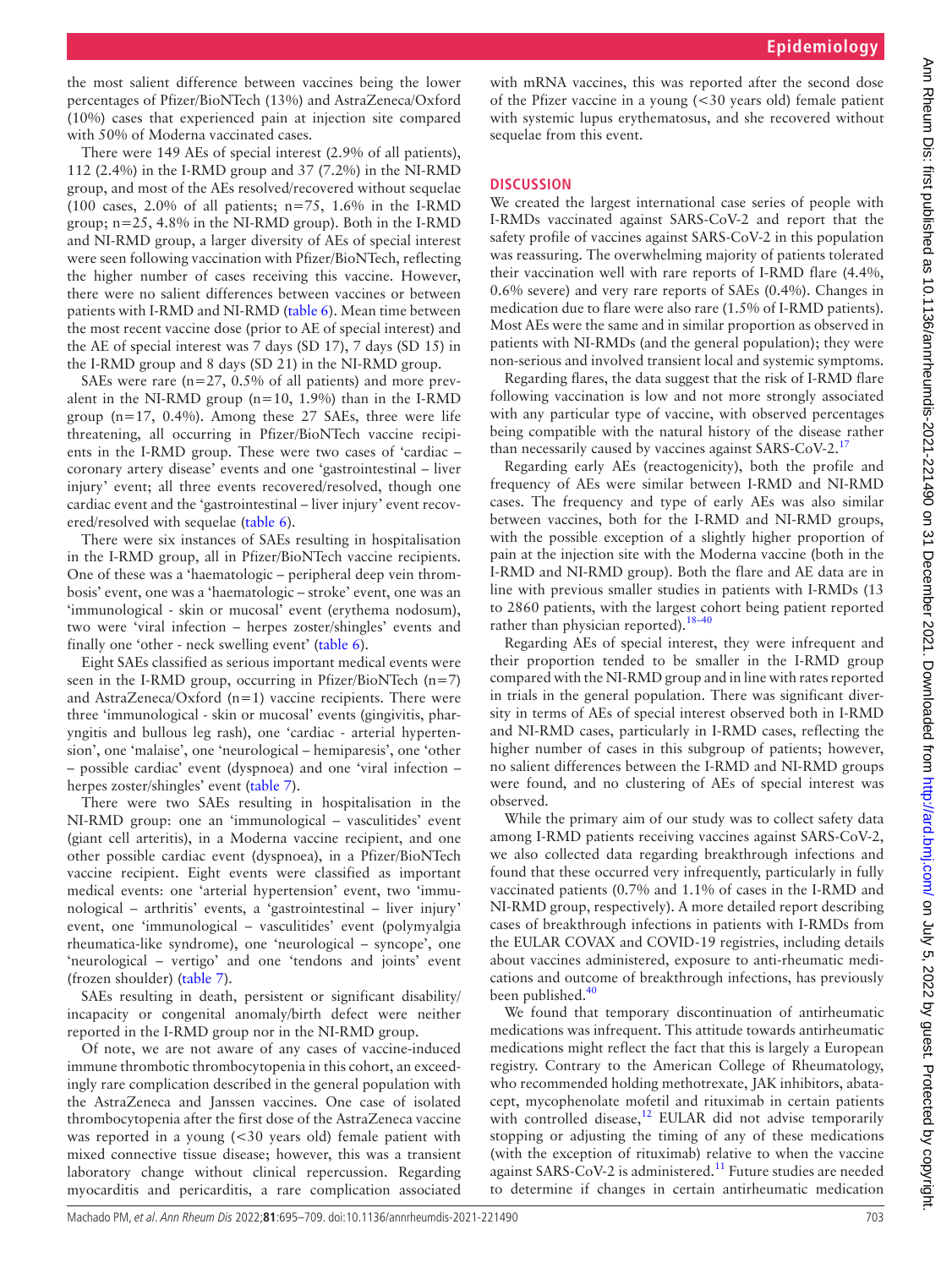<span id="page-9-0"></span>

| Adverse events of special interest possibly/probably related to COVID-19 vaccination among patient with inflammatory RMDs<br>Table 6 |                                                         |                                                                |                     |                     |                        |                                      |
|--------------------------------------------------------------------------------------------------------------------------------------|---------------------------------------------------------|----------------------------------------------------------------|---------------------|---------------------|------------------------|--------------------------------------|
| AE type                                                                                                                              | Seriousness of AE                                       | <b>Outcome of AE</b>                                           | COVID-19<br>vaccine | <b>RMD</b>          | <b>RMD</b> medication* | <b>Medication held</b><br>or reduced |
| Cardiovascular - arterial                                                                                                            | Non-serious                                             | Recovered/resolved without sequelae                            | Moderna             | axSpA               | <b>TNFi</b>            | No                                   |
| hypertension                                                                                                                         | Non-serious                                             | Recovered/resolved without sequelae                            | AZ                  | <b>RA</b>           | HCQ+GC                 | No                                   |
|                                                                                                                                      | Non-serious                                             | Recovered/resolved without sequelae                            | Pfizer              | <b>RA</b>           | MTX+GC                 | <b>No</b>                            |
|                                                                                                                                      | event)                                                  | Serious (important medical Recovered/resolved without sequelae | Pfizer              | pSpA                | GC                     | No                                   |
| Cardiac - arrhythmia                                                                                                                 | Non-serious                                             | Recovered/resolved without sequelae                            | Pfizer              | <b>SLE</b>          | HCQ+AZA+GC             | No                                   |
|                                                                                                                                      | Non-serious                                             | <b>UNK</b>                                                     | Pfizer              | RA                  | GC                     | Yes                                  |
|                                                                                                                                      | Non-serious                                             | Ongoing/continuing                                             | Pfizer              | EDS                 | None                   | <b>NA</b>                            |
| Cardiac – coronary artery                                                                                                            | Serious (life threatening)                              | Recovered/resolved without sequelae                            | Pfizer              | <b>RA</b>           | ABA+MTX+GC             | No                                   |
| disease                                                                                                                              | Serious (life threatening)                              | Recovered/resolved with sequelae                               | Pfizer              | <b>RA</b>           | RTX+LEF+GC             | No                                   |
| Cardiac - myocarditis and<br>pericarditis                                                                                            | Non-serious                                             | Recovered/resolved without sequelae                            | Pfizer              | <b>SLE</b>          | None                   | ΝA                                   |
| Dermatological – eczema, nodes Non-serious                                                                                           |                                                         | Recovered/resolved without sequelae                            | Pfizer              | <b>RA</b>           | ABA                    | No                                   |
| and plaques                                                                                                                          | Non-serious                                             | Recovered/resolved without sequelae                            | Moderna             | SjS                 | $HCQ+GC$               | Yes                                  |
|                                                                                                                                      | Non-serious                                             | Ongoing/continuing                                             | AZ                  | PsA                 | Apremilast             | No                                   |
|                                                                                                                                      | Non-serious                                             | Recovered/resolved without sequelae                            | Pfizer              | pSpA                | <b>TNFi</b>            | No                                   |
| Dermatological - pruritus,                                                                                                           | Non-serious                                             | Recovered/resolved without sequelae                            | Pfizer              | pSpA                | $LEF+GC$               | No                                   |
| injection site reaction, redness                                                                                                     | Non-serious                                             | Ongoing/continuing                                             | Pfizer              | RA                  | MTX+GC                 | No                                   |
| and burning                                                                                                                          | Non-serious                                             | Recovered/resolved without sequelae                            | Pfizer              | <b>PMR</b>          | HCQ+GC                 | No                                   |
| Gastrointestinal – liver injury                                                                                                      | Non-serious                                             | Recovered/resolved without sequelae                            | Pfizer              | <b>GCA</b>          | <b>MTX</b>             | Yes                                  |
|                                                                                                                                      | Non-serious                                             | Ongoing/continuing                                             | Pfizer              | <b>RP</b>           | $AZA+GC$               | No                                   |
|                                                                                                                                      | Serious (life threatening)                              | Recovered/resolved with sequelae                               | Pfizer              | <b>SLE</b>          | $HCQ+GC$               | No                                   |
| General conditions - hot                                                                                                             | Non-serious                                             | Recovered/resolved without sequelae                            | Pfizer              | SSc                 | MMF+GC                 | No                                   |
| flush, anxiety, lowered body                                                                                                         | Non-serious                                             | Recovered/resolved without sequelae                            | AZ                  | axSpA               | <b>TNFi</b>            | No                                   |
| temperature, loss and lack of<br>appetite and night sweats                                                                           | Non-serious                                             | Recovered/resolved without sequelae                            | Pfizer              | RA                  | IL-6                   | <b>UNK</b>                           |
|                                                                                                                                      | Non-serious                                             | Recovered/resolved without sequelae                            | Pfizer              | PsA                 | $IL-17$                | Yes                                  |
|                                                                                                                                      | Non-serious                                             | Recovered/resolved without sequelae                            | Pfizer              | GCA                 | None                   | ΝA                                   |
|                                                                                                                                      | Non-serious                                             | Recovered/resolved without sequelae                            | AZ                  | RA                  | ABA+MTX                | No                                   |
|                                                                                                                                      | Non-serious                                             | Recovered/resolved without sequelae                            | Moderna             | RA                  | None                   | ΝA                                   |
|                                                                                                                                      | Non-serious                                             | Ongoing/continuing                                             | AZ                  | axSpA               | TNFi                   | No                                   |
| Haematological - peripheral                                                                                                          | Non-serious                                             | Ongoing/continuing                                             | Pfizer              | axSpA               | $IL-17$                | No                                   |
| deep vein thrombosis                                                                                                                 | Serious (hospitalisation)                               | Ongoing/continuing                                             | Pfizer              | AAV                 | $AZA+GC$               | No                                   |
| Haematological - haemorrhagic Non-serious<br>disease                                                                                 |                                                         | Recovered/resolved without sequelae                            | AZ                  | RA                  | HCQ+GC                 | No                                   |
| Haematological - stroke                                                                                                              | Serious (Hospitalisation)                               | Recovered/resolved with sequelae                               | Pfizer              | <b>PMR</b>          | $IL-6+GC$              | No                                   |
| Haematological-<br>thrombocytopenia                                                                                                  | Non-serious                                             | Recovered/resolved without sequelae                            | AZ                  | mCTD                | None                   | ΝA                                   |
| Immunological - anaphylaxis                                                                                                          | Non-serious                                             | Recovered/resolved without sequelae                            | Pfizer              | <b>RA</b>           | <b>MTX</b>             | No                                   |
|                                                                                                                                      | Non-serious                                             | Recovered/resolved without sequelae                            | Pfizer              | SSc                 | Sildenafil             | No                                   |
|                                                                                                                                      | Non-serious                                             | Recovered/resolved without sequelae                            | AZ                  | Other<br>vasculitis | GC                     | Yes                                  |
| Immunological - arthritis                                                                                                            | Non-serious                                             | Recovered/resolved without sequelae                            | AZ                  | SjS                 | HCQ                    | No                                   |
|                                                                                                                                      | Non-serious                                             | Recovered/resolved without sequelae                            | Pfizer              | <b>PMR</b>          | HCQ+GC                 | No                                   |
|                                                                                                                                      | Non-serious                                             | <b>UNK</b>                                                     | AZ                  | GCA                 | $IL-6+GC$              | No                                   |
|                                                                                                                                      | Non-serious                                             | Recovered/resolved without sequelae                            | Pfizer              | <b>SLE</b>          | HCQ+Belimumab          | No                                   |
| Immunological - skin or                                                                                                              | Non-serious                                             | Recovered/resolved without sequelae                            | Pfizer              | <b>SLE</b>          | AZA+GC                 | No                                   |
| mucosal                                                                                                                              | Non-serious                                             | Recovered/resolved without sequelae                            | Pfizer              | axSpA               | SSZ+GC+NSAIDs          | No                                   |
|                                                                                                                                      | Non-serious                                             | Recovered/resolved without sequelae                            | Pfizer              | <b>Myositis</b>     | HCQ+MTX+GC             | No                                   |
|                                                                                                                                      | Non-serious                                             | Ongoing/continuing                                             | Moderna             | SjS                 | <b>None</b>            | <b>NA</b>                            |
|                                                                                                                                      | Serious (hospitalisation)                               | Recovered/resolved without sequelae                            | Pfizer              | PsA                 | None                   | <b>NA</b>                            |
|                                                                                                                                      | event)                                                  | Serious (important medical Recovered/resolved without sequelae | Pfizer              | <b>RA</b>           | ABA+HCQ                | No                                   |
|                                                                                                                                      | event)                                                  | Serious (important medical Recovered/resolved without sequelae | AZ                  | u-CTD               | <b>HCQ</b>             | No                                   |
|                                                                                                                                      | Serious (important medical Ongoing/continuing<br>event) |                                                                | Pfizer              | PsA                 | <b>TNFi</b>            | No                                   |
| Immunological - vasculitides                                                                                                         | Non-serious                                             | Recovered/resolved without sequelae                            | Pfizer              | PsA                 | $IL-17$                | Yes                                  |
|                                                                                                                                      |                                                         |                                                                |                     |                     |                        | Continued                            |

Ann Rheum Dis: first published as 10.1136/anntheumdis-2021-221490 on 31 December 2021. Downloaded from http://ard.bnin.com/ on July 5, 2022 by guest. Protected by copyright. Ann Dis: first published as 10.1136/annrheumdis-2021-221490 on 31 December 2021. Downloaded from <http://ard.bmj.com/> on July 5, 2022 by guest. Protected by copyright.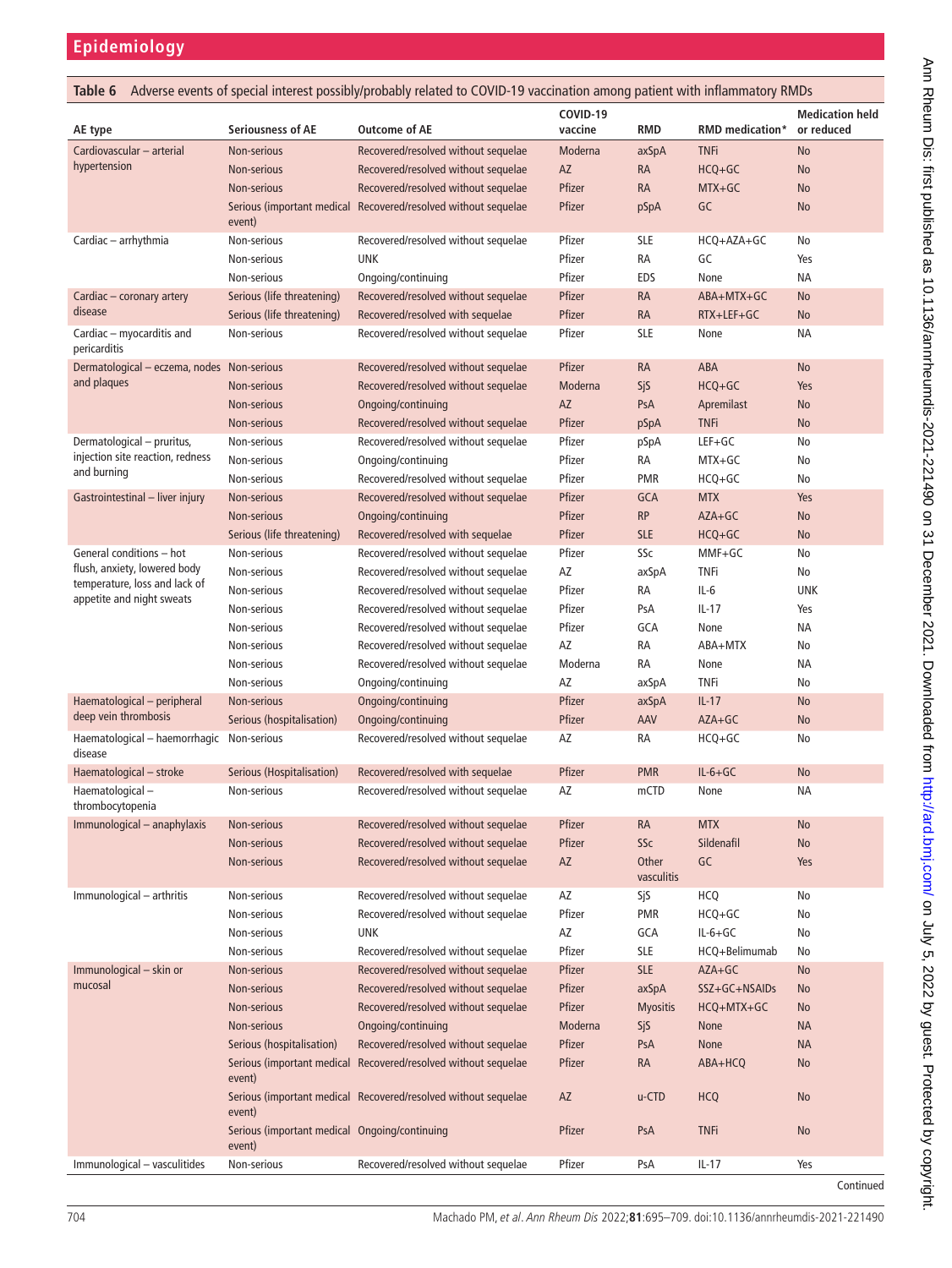| Table 6<br>Continued                                             |                                                         |                                     |                     |                             |                        |                                      |
|------------------------------------------------------------------|---------------------------------------------------------|-------------------------------------|---------------------|-----------------------------|------------------------|--------------------------------------|
| AE type                                                          | <b>Seriousness of AE</b>                                | <b>Outcome of AE</b>                | COVID-19<br>vaccine | <b>RMD</b>                  | <b>RMD</b> medication* | <b>Medication held</b><br>or reduced |
| Lymphadenopathy                                                  | Non-serious                                             | Recovered/resolved without sequelae | Pfizer              | PsA                         | $IL-17+MTX$            | No                                   |
|                                                                  | Non-serious                                             | Recovered/resolved without sequelae | Moderna             | mCTD                        | <b>None</b>            | <b>NA</b>                            |
|                                                                  | Non-serious                                             | Recovered/resolved without sequelae | Pfizer              | Other<br>vasculitis         | <b>None</b>            | <b>NA</b>                            |
|                                                                  | Non-serious                                             | Ongoing/continuing                  | Pfizer              | <b>RA</b>                   | <b>MTX</b>             | No                                   |
| Malaise, fatique and insomnia                                    | Non-serious                                             | Recovered/resolved without sequelae | AZ                  | <b>PMR</b>                  | MTX+GC                 | No                                   |
|                                                                  | Non-serious                                             | Recovered/resolved with sequelae    | AZ                  | Monogenic Colchicine<br>AIS |                        | No                                   |
|                                                                  | Serious (important medical<br>event)                    | Ongoing/continuing                  | Pfizer              | SSc                         | <b>MMF</b>             | Yes                                  |
|                                                                  | <b>UNK</b>                                              | <b>UNK</b>                          | Pfizer              | PsA                         | None                   | <b>NA</b>                            |
|                                                                  | <b>UNK</b>                                              | <b>UNK</b>                          | Pfizer              | PsA                         | TNFi+NSAIDs            | No                                   |
| Neurological - anosmia and<br>ageusia                            | Non-serious                                             | Recovered/resolved without sequelae | Pfizer              | SjS                         | <b>MTX</b>             | No                                   |
| Neurological - drowsiness,                                       | Non-serious                                             | Ongoing/continuing                  | Pfizer              | Sarcoidosis                 | <b>HCQ</b>             | No                                   |
| vertigo, dizziness, nausea,<br>tinnitus, migraine, hallucination | Non-serious                                             | Recovered/resolved without sequelae | Unknown             | Other IA                    | HCQ+GC                 | No                                   |
| and hemiparesis                                                  | Non-serious                                             | Recovered/resolved without sequelae | Pfizer              | pSpA                        | Apremilast             | No                                   |
|                                                                  | Non-serious                                             | Recovered/resolved without sequelae | AZ                  | pSpA                        | $IL-17$                | No                                   |
|                                                                  | Non-serious                                             | Recovered/resolved without sequelae | Pfizer              | PsA                         | $IL-17$                | No                                   |
|                                                                  | Non-serious                                             | Recovered/resolved without sequelae | Pfizer              | axSpA                       | $IL-17$                | No                                   |
|                                                                  | Non-serious                                             | Recovered/resolved without sequelae | Pfizer              | SjS                         | <b>MTX</b>             | No                                   |
|                                                                  | Non-serious                                             | Recovered/resolved without sequelae | Pfizer              | PsA                         | <b>MTX</b>             | No                                   |
|                                                                  | Non-serious                                             | Recovered/resolved without sequelae | Moderna             | RA                          | SSZ                    | No                                   |
|                                                                  | Non-serious                                             | Recovered/resolved without sequelae | Pfizer              | axSpA                       | <b>TNFi</b>            | No                                   |
|                                                                  | Non-serious                                             | Recovered/resolved without sequelae | Pfizer              | Non-<br>systemic<br>JIA     | <b>TNFi</b>            | No                                   |
|                                                                  | Non-serious                                             | Recovered/resolved without sequelae | Pfizer              | axSpA                       | <b>TNFi</b>            | No                                   |
|                                                                  | Non-serious                                             | Recovered/resolved without sequelae | Pfizer              | PsA                         | <b>TNFi</b>            | No                                   |
|                                                                  | Non-serious                                             | Recovered/resolved without sequelae | Pfizer              | axSpA                       | <b>TNFi</b>            | Yes                                  |
|                                                                  | Non-serious                                             | Recovered/resolved without sequelae | Moderna             | pSpA                        | None                   | ΝA                                   |
|                                                                  | Non-serious                                             | Recovered/resolved without sequelae | Pfizer              | PsA                         | $IL-12/23$             | No                                   |
|                                                                  | Non-serious                                             | Ongoing/continuing                  | AZ                  | PsA                         | None                   | ΝA                                   |
|                                                                  | Non-serious                                             | Recovered/resolved without sequelae | AZ                  | RA                          | SSZ                    | No                                   |
|                                                                  | Non-serious                                             | Recovered/resolved without sequelae | Pfizer              | RA                          | <b>MTX</b>             | Yes                                  |
|                                                                  | Non-serious                                             | Recovered/resolved without sequelae | Pfizer              | SSc                         | Unknown                | NA                                   |
|                                                                  | Serious (important medical Ongoing/continuing<br>event) |                                     | Pfizer              | SSc                         | HCQ+MMF                | No (HCQ), UNK<br>(MMF)               |
| Other possible cardiac                                           | Non-serious                                             | Recovered/resolved without sequelae | Pfizer              | PsA                         | $IL-17$                | No                                   |
| symptoms - ankle oedema,<br>dyspnoea and dry cough               | Non-serious                                             | Recovered/resolved without sequelae | Moderna             | <b>RA</b>                   | $IL-6$                 | No                                   |
|                                                                  | Non-serious                                             | Recovered/resolved with sequelae    | Pfizer              | AAV                         | Benralizumab           | No                                   |
|                                                                  | <b>Non-serious</b>                                      | Ongoing/continuing                  | Moderna             | <b>RA</b>                   | $RTX+GC$               | No                                   |
|                                                                  | Non-serious                                             | Recovered/resolved without sequelae | Pfizer              | <b>RA</b>                   | JAKi +GC               | Yes (GC), No (JAKi)                  |
|                                                                  | Serious (important medical<br>event)                    | Recovered/resolved without sequelae | Pfizer              | SjS                         | <b>HCQ</b>             | No                                   |
|                                                                  | <b>UNK</b>                                              | <b>UNK</b>                          | Pfizer              | <b>RA</b>                   | <b>TNFi</b>            | <b>No</b>                            |
| Pain/pain syndromes                                              | Non-serious                                             | <b>UNK</b>                          | Pfizer              | SjS                         | None                   | NA                                   |
|                                                                  | Non-serious                                             | Recovered/resolved without sequelae | Pfizer              | <b>PMR</b>                  | GC                     | <b>UNK</b>                           |
| Tendons and joints -                                             | Non-serious                                             | <b>UNK</b>                          | Pfizer              | <b>RA</b>                   | ABA+MTX                | No                                   |
| tendinopathy, frozen shoulder<br>and carpal tunnel syndrome      | Non-serious                                             | Ongoing/continuing                  | Moderna             | <b>uCTD</b>                 | None                   | <b>NA</b>                            |
|                                                                  | Non-serious                                             | Ongoing/continuing                  | Pfizer              | <b>PMR</b>                  | ${\sf GC}$             | No                                   |
|                                                                  | <b>UNK</b>                                              | <b>UNK</b>                          | AZ                  | <b>RA</b>                   | <b>MTX</b>             | No                                   |

Continued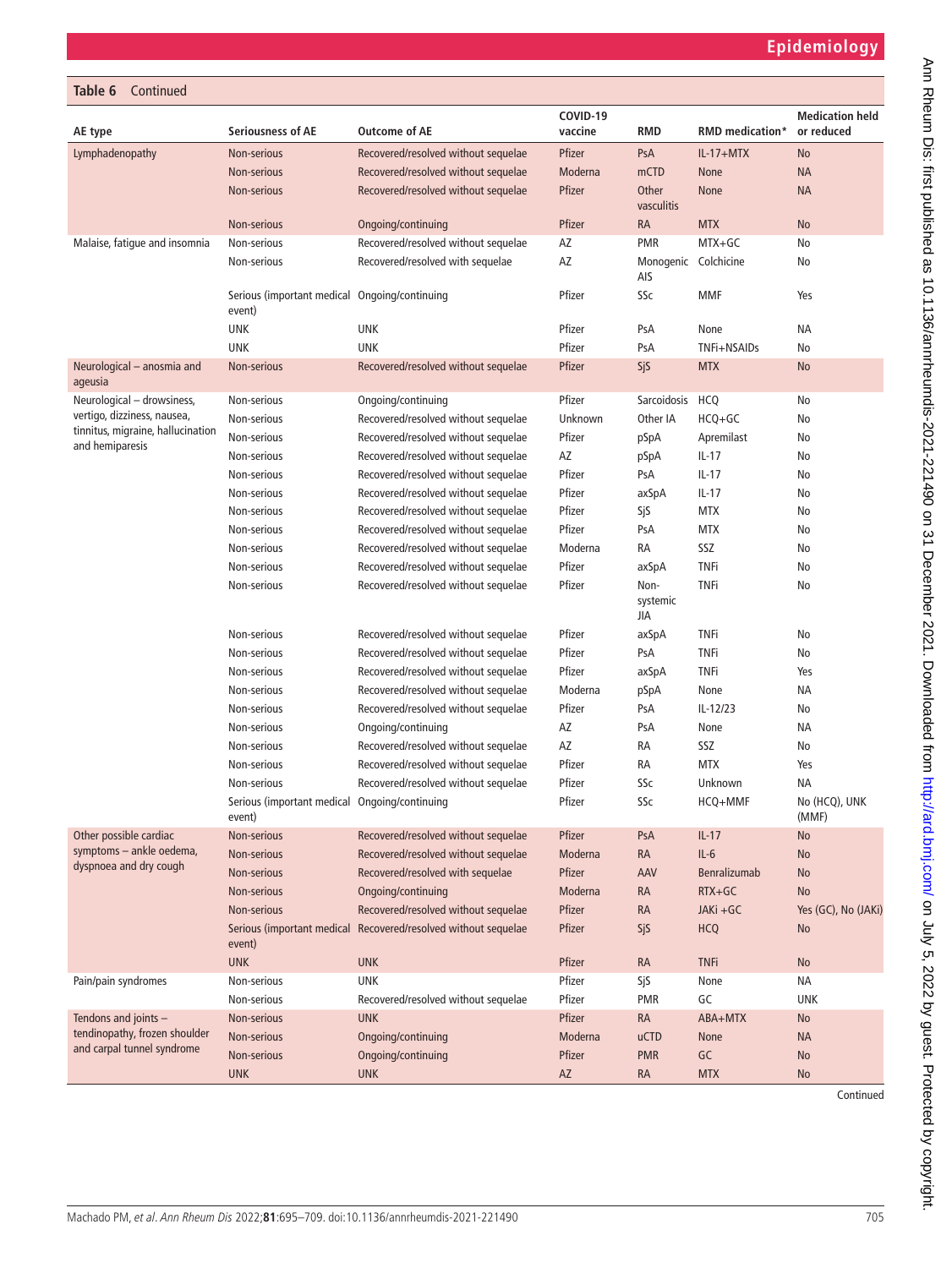#### **Table 6** Continued

| AE type                            | <b>Seriousness of AE</b>  | Outcome of AE                                                  | COVID-19<br>vaccine | <b>RMD</b>      | <b>RMD</b> medication* | <b>Medication held</b><br>or reduced |
|------------------------------------|---------------------------|----------------------------------------------------------------|---------------------|-----------------|------------------------|--------------------------------------|
| Viral infections - herpes, herpes  | Non-serious               | Ongoing/continuing                                             | Pfizer              | SjS             | <b>HCQ</b>             | No                                   |
| zoster and shingles                | Non-serious               | Ongoing/continuing                                             | Moderna             | <b>RA</b>       | <b>JAKi</b>            | No                                   |
|                                    | Non-serious               | Ongoing/continuing                                             | Pfizer              | <b>RA</b>       | JAKi                   | No                                   |
|                                    | Non-serious               | Recovered/resolved without sequelae                            | Pfizer              | axSpA           | <b>TNFi</b>            | No                                   |
|                                    | Non-serious               | Ongoing/continuing                                             | Pfizer              | <b>PMR</b>      | GC                     | No                                   |
|                                    | Non-serious               | Recovered/resolved with sequelae                               | AZ                  | <b>RA</b>       | <b>TNFi</b>            | No                                   |
|                                    | Serious (hospitalisation) | Recovered/resolved without sequelae                            | Pfizer              | <b>RA</b>       | JAKi                   | Yes                                  |
|                                    | Serious (hospitalisation) | <b>UNK</b>                                                     | Pfizer              | <b>RA</b>       | $MTX+GC$               | Yes (MTX), No<br>(GC)                |
|                                    | event)                    | Serious (important medical Recovered/resolved without sequelae | Pfizer              | <b>RA</b>       | $MTX+GC$               | No                                   |
| Viral infections - influenza.      | Non-serious               | Recovered/resolved without sequelae                            | Pfizer+AZ           | <b>GCA</b>      | $IL-6$                 | <b>No</b>                            |
| flu-like episodes, rhinitis, cough | Non-serious               | Recovered/resolved without sequelae                            | Pfizer              | <b>Myositis</b> | <b>MTX</b>             | <b>No</b>                            |
| and cold                           | Non-serious               | Recovered/resolved without sequelae                            | Pfizer              | <b>RA</b>       | <b>MTX</b>             | <b>No</b>                            |
|                                    | Non-serious               | Recovered/resolved without sequelae                            | Pfizer              | <b>RA</b>       | $RTX + MTX$            | <b>No</b>                            |
|                                    | Non-serious               | Recovered/resolved without sequelae                            | Pfizer              | axSpA           | <b>TNFi</b>            | <b>No</b>                            |
|                                    | Non-serious               | Recovered/resolved without sequelae                            | Pfizer              | <b>CRMO</b>     | TNFi+MTX               | <b>No</b>                            |
|                                    | Non-serious               | Recovered/resolved without sequelae                            | Pfizer              | <b>SiS</b>      | None                   | <b>NA</b>                            |
| Other - GORD                       | Non-serious               | Recovered/resolved without sequelae                            | Pfizer              | <b>RA</b>       | <b>LEF</b>             | No                                   |
| Other – neck swelling              | Serious (hospitalisation) | Recovered/resolved without sequelae                            | Pfizer              | <b>RA</b>       | <b>LEF</b>             | <b>No</b>                            |
| Other (UNK)                        | Non-serious               | <b>UNK</b>                                                     | Pfizer              | <b>RA</b>       | JAKi+LEF+GC            | No                                   |

\*Immunosuppressive or immunomodulatory medication.

AAV, ANCA-associated vasculitis; ABA, abatacept; AE, adverse event; AIS, autoinflammatory syndrome; axSpA, axial spondyloarthritis; AZ, Oxford/AstraZeneca; AZA, azathioprine; CRMO, chronic recurrent multifocal osteomyelitis; EDS, Ehlers-Danlos syndrome; GC, glucocorticoids; GCA, giant cell arteritis; GORD, gastro-oesophageal reflux disease; HCQ, hydroxychloroquine; IA, inflammatory arthritis; IL-6, interleukin-6; IL-17, interleukin-17; IL-12/23, interleukin-12/23; JAKi, Janus kinase inhibitors; JIA, juvenile idiopathic arthritis; LEF, leflunomide; mCTD, mixed connective tissue disease; MMF, mycophenolate mofetil/mycophenolic acid; MTX, methotrexate; NSAIDs, nonsteroidal anti-inflammatory drugs; PMR, polymyalgia rheumatica; PsA, psoriatic arthritis; pSpA, peripheral spondyloarthritis; RA, rheumatoid arthritis; RMD, rheumatic and musculoskeletal disease; RP, relapsing polychondritis; RTX, rituximab; SjS, Sjogren's syndrome; SLE, systemic lupus erythematosus; SpA, spondyloarthritis; SSc, systemic sclerosis; SSZ, sulfasalazine; TNFi, tumour necrosis factor; uCTD, undifferentiated connective tissue disease; UNK, unknown/missing.

regimens might increase the effectiveness of vaccines against SARS-CoV-2 while balancing the risk of disease flare (and the need for additional treatment of the flare, such as GCs).

Strengths of this study include the rapid dissemination via European networks (EULAR, ERN ReCONNET and ERN RITA) that resulted in a large number of cases reported by rheumatologists, internists or associated healthcare professionals over a short period of time. However, our study has important limitations. The COVAX registry relies on voluntary case submission, leading to possible selection bias in the data, and concerns regarding the generalisability of the results. However, this could in principle have led to over-reporting of flares and AEs; therefore the low rate of flares/AEs consistent with other publications is reassuring. Moreover, the underlying risk of flare also differs among RMDs, which may influence the overall flare rate and differences between conditions. Furthermore, dissemination was more effectively achieved in certain European countries (eg, France, Italy and Portugal), and reporting was also influenced by differences in vaccine availability and access across European countries, which has resulted in a significantly higher proportion of cases vaccinated with the Pfizer vaccine, limiting comparisons between vaccines. Time between vaccination and case reporting is also variable and sometimes relatively short, limiting data interpretation and not allowing us to draw any conclusions regarding the long-term safety profile of vaccines against SARS-CoV-2. Moreover, a control group of patients with I-RMDs is not available, and the sample size of patients with NI-RMDs is substantially smaller. For some signs/symptoms, it can be difficult to determine if the event should be considered an I-RMD

flare or simply a transient side effect of the vaccine (eg, polyarthralgia); in our study, this decision was left to the reporting physician, which can be considered a study limitation. Similarly, systemic flares were also based on the report of the physician without collection of more detailed evidence of the flare (eg, results of investigations). Finally, the information regarding SARS-CoV-2 infection after vaccination is based on the report of physicians/healthcare providers, and no information is provided concerning the presence or the titre of postvaccine antibodies. Importantly, no causal conclusions regarding vaccination and the development of flares/AEs can firmly be drawn from this dataset.

In conclusion, our findings should provide reassurance to rheumatologists, other health professionals and vaccine recipients and and promote confidence in SARS-CoV-2 vaccine safety in people with I-RMDs. The rate of severe flares was very low (0.6%). Likewise, the rate of SAEs in I-RMDs was 0.4%, comparable and even lower than in patients with NI-RMDs (1.1%), suggesting that the tolerance to the vaccine was not different between the groups. Interestingly, in clinical trials of mRNA, inactivated and non-replicating vector vaccines against SARS-CoV-2 in the general population, the pooled rates of SAEs were very similar to our study, ranging from 0.4% to 0.6% in the vaccine group, and from  $0.5\%$  to  $0.6\%$  in the control group,  $41$ suggesting that these SAEs are not necessarily causally related to the vaccine and might be coincidental observations. However, although the mean time between first vaccine dose and case reporting of 66 days in our report is not very different from the follow-up period in some of the vaccination trials, this is an indirect comparison that should be interpreted with caution, because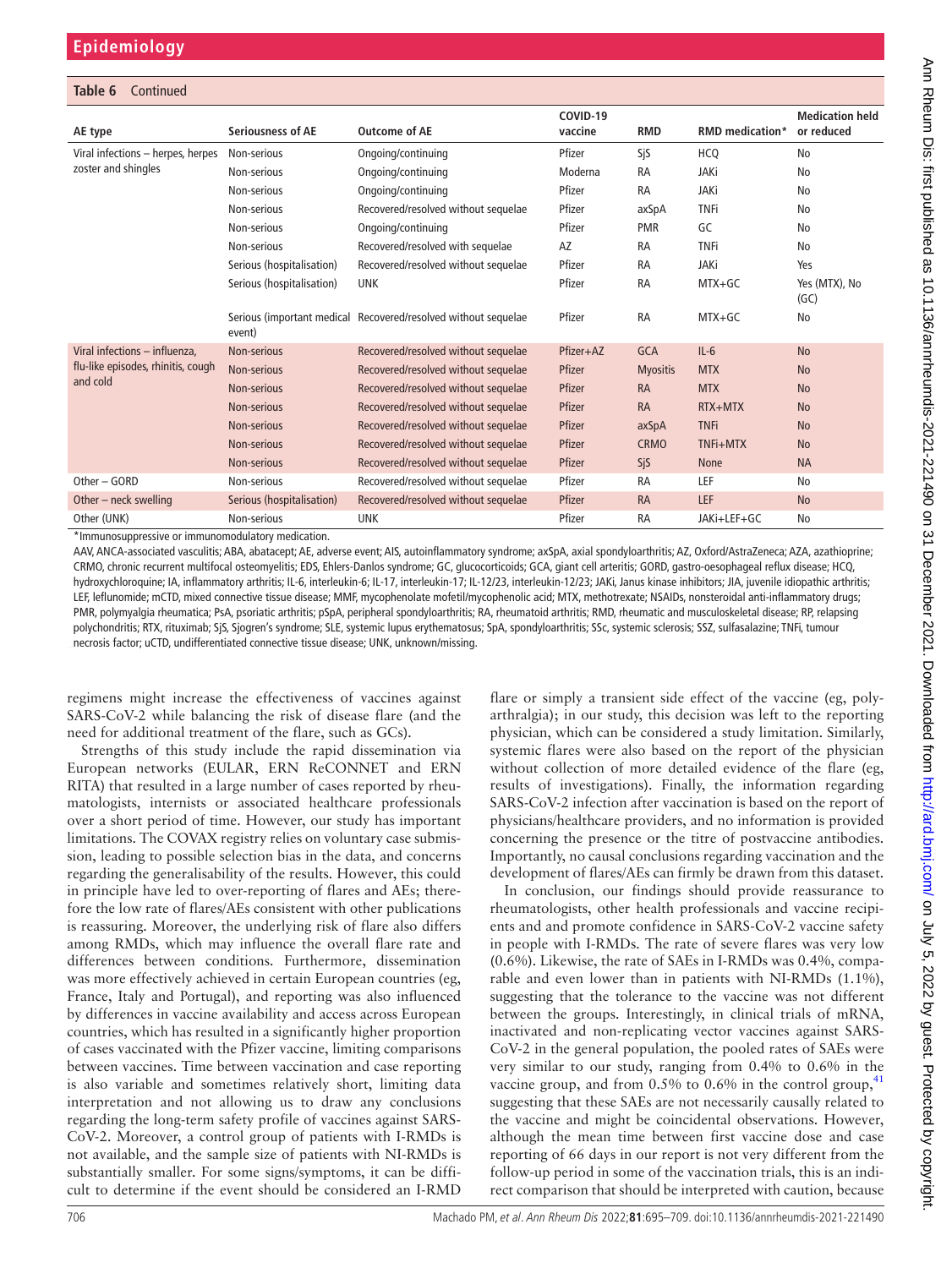<span id="page-12-0"></span>

| Table 7                                                                                                                |                                   | Adverse events of special interest possibly/probably related to COVID-19 vaccination among patient with non-inflammatory RMDs |                     |                                      |                   |                                      |
|------------------------------------------------------------------------------------------------------------------------|-----------------------------------|-------------------------------------------------------------------------------------------------------------------------------|---------------------|--------------------------------------|-------------------|--------------------------------------|
| AE type                                                                                                                | <b>Severity of AE</b>             | <b>Outcome of AE</b>                                                                                                          | COVID-19<br>vaccine | <b>RMD</b>                           | RMD<br>medication | <b>Medication held</b><br>or reduced |
| Cardiovascular -arterial                                                                                               | Serious (important medical event) | Recovered/resolved with sequelae                                                                                              | Pfizer              | <b>OA</b>                            | None              | <b>NA</b>                            |
| hypertension                                                                                                           | Non-serious                       | Recovered/resolved without sequelae                                                                                           | Pfizer              | Other mechanical<br><b>RMD</b>       | None              | <b>NA</b>                            |
| Dermatological - pruritus,                                                                                             | Non-serious                       | Recovered/resolved without sequelae                                                                                           | Moderna             | 0A                                   | None              | ΝA                                   |
| injection site reaction, redness<br>and burning                                                                        | Non-serious                       | Recovered/resolved without sequelae                                                                                           | Pfizer              | 0A                                   | None              | ΝA                                   |
| Gastrointestinal - liver injury                                                                                        | Non-serious                       | Ongoing/continuing                                                                                                            | Pfizer              | <b>OA</b>                            | None              | <b>NA</b>                            |
|                                                                                                                        | Non-serious                       | <b>UNK</b>                                                                                                                    | Moderna             | Osteoporosis                         | None              | No                                   |
|                                                                                                                        | Serious (important medical event) | Ongoing/continuing                                                                                                            | AZ                  | Fibromyalgia                         | None              |                                      |
| General conditions - hot<br>flush, anxiety, lowered body<br>temperature, loss and lack of<br>appetite and night sweats | Non-serious                       | Recovered/resolved without sequelae                                                                                           | AZ                  | 0A                                   | None              | ΝA                                   |
| Immunological - arthritis                                                                                              | Non-serious                       | Recovered/resolved without sequelae                                                                                           | Pfizer              | Other mechanical<br><b>RMD</b>       | None              | <b>NA</b>                            |
|                                                                                                                        | Non-serious                       | Recovered/resolved without sequelae                                                                                           | Pfizer              | Osteoporosis                         | None              | <b>NA</b>                            |
|                                                                                                                        | Serious (important medical event) | Ongoing/continuing                                                                                                            | AZ                  | 0A                                   | None              | <b>NA</b>                            |
|                                                                                                                        | Serious (important medical event) | Recovered/resolved with sequelae                                                                                              | Pfizer              | <b>OA</b>                            | None              | <b>NA</b>                            |
|                                                                                                                        | Non-serious                       | Ongoing/continuing                                                                                                            | Moderna             | Other mechanical<br><b>RMD</b>       | None              | <b>NA</b>                            |
| Immunological - skin and<br>mucosal                                                                                    | Non-serious                       | Recovered/resolved without sequelae                                                                                           | AZ                  | 0A                                   | None              | ΝA                                   |
| Immunological - vasculitides                                                                                           | Serious (hospitalisation)         | Recovered/resolved without sequelae                                                                                           | Moderna             | <b>OA</b>                            | None              | <b>NA</b>                            |
|                                                                                                                        | Serious (important medical event) | Ongoing/continuing                                                                                                            | Pfizer              | <b>OA</b>                            | None              | <b>NA</b>                            |
| Malaise, fatigue and insomnia                                                                                          | Non-serious                       | Recovered/resolved without sequelae                                                                                           | Pfizer              | 0A                                   | Colchicine        | No                                   |
| Lymphadenopathy                                                                                                        | Non-serious                       | Recovered/resolved without sequelae                                                                                           | Pfizer              | <b>OA</b>                            | None              | <b>NA</b>                            |
|                                                                                                                        | Non-serious                       | Recovered/resolved without sequelae                                                                                           | Pfizer              | Osteoporosis                         | None              | <b>NA</b>                            |
| Neurological - drowsiness,                                                                                             | Non-serious                       | Recovered/resolved without sequelae                                                                                           | Moderna             | Osteoporosis                         | None              | ΝA                                   |
| vertigo, dizziness, nausea,                                                                                            | Non-serious                       | Recovered/resolved without sequelae                                                                                           | Moderna             | 0A                                   | None              | ΝA                                   |
| tinnitus, migraine, hallucination<br>and hemiparesis                                                                   | Non-serious                       | Recovered/resolved without sequelae                                                                                           | Pfizer              | Other mechanical<br>RMD              | None              | ΝA                                   |
|                                                                                                                        | Non-serious                       | Recovered/resolved without sequelae                                                                                           | Pfizer              | Gout                                 | None              | ΝA                                   |
|                                                                                                                        | Non-serious                       | Recovered/resolved without sequelae                                                                                           | AZ                  | Other mechanical<br>RMD              | None              | ΝA                                   |
|                                                                                                                        | Serious (important medical event) | Recovered/resolved without sequelae                                                                                           | Pfizer              | Fibromyalgia                         | None              | ΝA                                   |
|                                                                                                                        | Serious (important medical event) | Recovered/resolved without sequelae                                                                                           | Pfizer              | Fibromyalgia                         | None              | ΝA                                   |
| Other possible cardiac                                                                                                 | Non-serious                       | Recovered/resolved without sequelae                                                                                           | Pfizer              | <b>OA</b>                            | <b>HCQ</b>        | No                                   |
| symptoms - ankle oedema,<br>dyspnoea and dry cough                                                                     | Serious (hospitalisation)         | Recovered/resolved without sequelae                                                                                           | Pfizer              | Osteoporosis                         | None              | <b>NA</b>                            |
| Pain/pain syndromes                                                                                                    | Non-serious                       | Recovered/resolved without sequelae                                                                                           | AZ                  | 0A                                   | None              | ΝA                                   |
|                                                                                                                        | Non-serious                       | Recovered/resolved without sequelae                                                                                           | Pfizer              | 0A                                   | None              | ΝA                                   |
| Tendons and joints -                                                                                                   | Non-serious                       | Recovered/resolved without sequelae                                                                                           | AZ                  | Osteoporosis                         | None              | <b>NA</b>                            |
| tendinopathy, frozen shoulder<br>and carpal tunnel syndrome                                                            | Serious (Important medical event) | Ongoing/continuing                                                                                                            | AZ                  | Chronic mechanical None<br>back pain |                   | <b>NA</b>                            |
| Viral infections - herpes,<br>herpes zoster and shingles                                                               | Non-serious                       | Recovered/resolved without sequelae                                                                                           | Pfizer              | 0A                                   | None              | ΝA                                   |
| Viral infections - influenza,<br>flu-like episodes, rhinitis, cough<br>and cold                                        | Non-serious                       | Recovered/resolved without sequelae                                                                                           | AZ                  | Osteoporosis                         | None              | <b>NA</b>                            |
| Other $-$ epistaxis                                                                                                    | Non-serious                       | Recovered/resolved without sequelae                                                                                           | AZ                  | 0A                                   | None              | ΝA                                   |
| Other (UNK)                                                                                                            | Non-serious                       | Recovered/resolved without sequelae                                                                                           | Moderna             | Fibromyalgia                         | None              | <b>NA</b>                            |
| Other (UNK)                                                                                                            | Non-serious                       | Recovered/resolved without sequelae                                                                                           | Pfizer              | Fibromyalgia                         | None              | ΝA                                   |
|                                                                                                                        |                                   |                                                                                                                               |                     |                                      |                   |                                      |

\*Immunosuppressive or immunomodulatory medication.

AZ, Oxford/AstraZeneca; HCQ, hydroxychloroquine; OA, osteoarthritis; RMD, rheumatic and musculoskeletal disease; UNK, unknown/missing.

the follow-up period in our study was allowed to vary, and there are also important differences between follow-up periods among vaccination trials (that typically do not go beyond 6 months). Future studies should address the effectiveness and safety of vaccines against SARS-CoV-2 in patients with I-RMDs and/or patients taking immunosuppressive/immunomodulatory drugs, both in controlled and general surveillance settings.

#### **Author affiliations**

<sup>1</sup> Centre for Rheumatology & Department of Neuromuscular Diseases, University College London (UCL), London, UK

<sup>2</sup> National Institute for Health Research (NIHR) University College London Hospitals Biomedical Research Centre, University College London Hospitals NHS Foundation Trust, London, UK

<sup>3</sup>Department of Rheumatology, Northwick Park Hospital, London North West University Healthcare NHS Trust, London, UK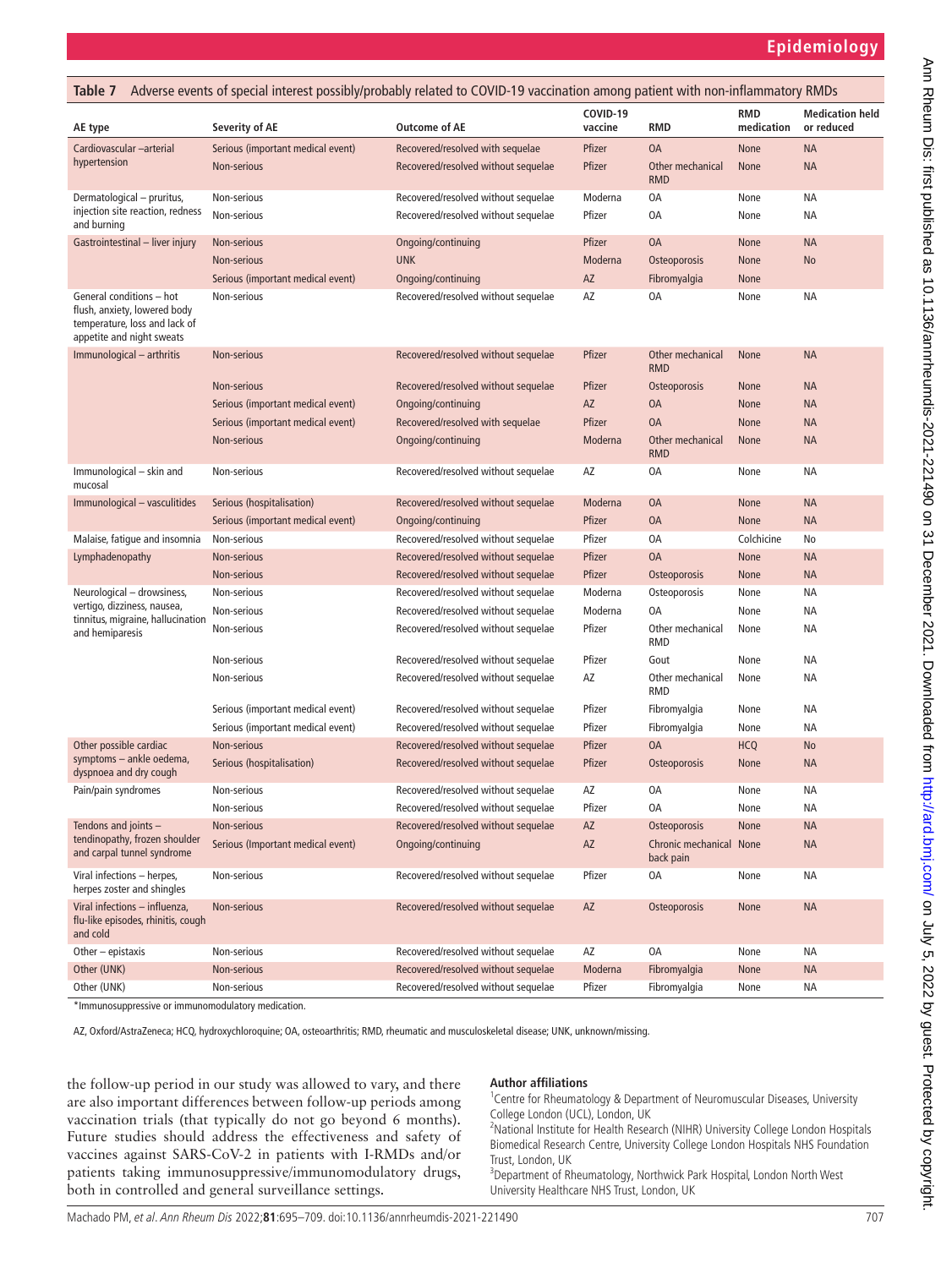## **Epidemiology**

<sup>4</sup> Centre for Genetics and Genomics Versus Arthritis, Centre for Musculoskeletal Research, University of Manchester, Manchester, UK

5 National Institute for Health Research (NIHR) Manchester Biomedical Research Centre, Manchester University NHS Foundation Trust, Manchester Academic Health Science Centre, Manchester, UK

6 Epidemiology and Health Care Research, German Rheumatism Research Center (DRFZ Berlin), Berlin, Germany

<sup>7</sup> People with Arthritis/Rheumatism in Europe (PARE), European Alliance of Associations for Rheumatology (EULAR), Kilchberg, Switzerland

8 Portuguese League Against Rheumatic Diseases (LPCDR), Lisbon, Portugal 9 Institut Pierre Louis d'Epidémiologie et de Santé Publique, INSERM, Sorbonne Université, Paris, France

<sup>10</sup>Department of Rheumatology, Pitié-Salpêtrière hospital, AP-HP, Paris, France<br><sup>11</sup>Instituto de Salud Musculoesquelética, Madrid, Spain

<sup>12</sup>Reuma.pt, Sociedade Portuguesa de Reumatologia, Lisbon, Portugal  $^{13}$ EpiDoC unit, CEDOC, Nova Medical School, Lisbon, Portugal

14Rheumatology Unit, Hospital dos Lusíadas, Lisbon, Portugal

<sup>15</sup>Department of Rheumatology, Central Hospital of Bolzano, Bolzano, Italy

<sup>16</sup>Department of Rheumatology, Centro Hospitalar e Universitário de Coimbra, Coimbra, Portugal

<sup>17</sup>Coimbra Institute for Clinical and Biomedical Research, Faculty of Medicine, University of Coimbra, Coimbra, Portugal

<sup>18</sup>Département de Médecine Interne et Immunologie Clinique, CHU Lille, Referral Center for Rare Systemic Autoimmune Diseases North and Northwest of France, INSERM U995, Lille Inflammation Research International Center (LIRIC), University of Lille, Lille, France

<sup>19</sup>Cabinet de Rhumatologie des "Marines de Chasles", Saint Malo, France

<sup>20</sup>Department of Internal Medicine, Faculty Hospital Prešov, Prešov, Slovakia

<sup>21</sup>Department of Rheumatology and Clinical Immunology, Charité -

Universitätsmedizin Berlin, Berlin, Germany

<sup>22</sup>Division of Rheumatology, Department of Internal Medicine, Hacettepe University

School of Medicine, Ankara, Turkey<br><sup>23</sup>Department of Rheumaology, Hospital Clinic, Barcelona, Spain

<sup>24</sup>University of Barcelona, Barcelona, Spain

<sup>25</sup>Pauls Stradins Clinical University Hospital, Riga, Latvia

<sup>26</sup>Riga Stradins University, Riga, Latvia

<sup>27</sup>Centre for Epidemiology Versus Arthritis, Centre for Musculoskeletal Research,

University of Manchester, Manchester, UK<br><sup>28</sup>Université Clermont Auvergne, CHU Clermont-Ferrand, Service de Médecine Interne, Hôpital Gabriel Montpied, INSERM U1071, Clermont-Ferrand, France <sup>29</sup>Hospital Garcia de Orta EPE, Almada, Setúbal, Portugal

<sup>30</sup>University of Pisa and Azienda Ospedaliero Universitaria Pisana, Pisa, Italy

31Dipartimento di Reumatologia e Scienze Mediche, ASST Gaetano Pini-CTO, Milan, Italy

32Department of Rheumatology, CHU Clermont-Ferrand, Hopital Gabriel Montpied, Clermont-Ferrand, France<br><sup>33</sup>Service de Rhumatologie, Hôpital Robert Schuman, Metz, France

<sup>34</sup>Department of Rheumatology, Princess Grace Hospital, Monaco<br><sup>35</sup>University Hospital Saint-Luc, Brussels, Belgium

<sup>36</sup>Department of Rheumatology, St. James's Hospital, Dublin, Ireland

<sup>37</sup>Service de Médecine Interne, Hôpital Bichat-Claude Bernard, Assistance Publique

Hôpitaux de Paris, Université de Paris, Paris, France <sup>38</sup>Department of Rheumatology and Clinical Immunology, University Medical Center Utrecht, Utrecht, Netherlands

<sup>39</sup>Institute of Infection, Immunity and Inflammation, University of Glasgow, Glasgow, UK

<sup>40</sup>Department of Rheumatology, Université Paris-Saclay, Assistance Publique-Hôpitaux de Paris, Hôpital Bicêtre, INSERM UMR1184, Le Kremlin Bicêtre, Paris, France

**Twitter** Pedro M Machado [@pedrommcmachado](https://twitter.com/pedrommcmachado), Saskia Lawson-Tovey [@](https://twitter.com/saskiaamber) [saskiaamber](https://twitter.com/saskiaamber) and Loreto Carmona [@carmona\\_loreto](https://twitter.com/carmona_loreto)

**Acknowledgements** We wish to thank all healthcare providers who entered data into the registry.

**Collaborators** In addition to the authors listed above, the following colleagues also contributed to the EULAR COVAX Registry by submitting at least 10 cases each: Viviane Queyrel, Julien Henry, Raphaele Seror, Eric Toussirot, Emoke Stenova, Azeddine Dellal, Vanda Mlynarikova, Romain Forestier, François Lamer, Hélène Maillard, Amélie Leurs, Thierry Zenone, Daniel Wendling, Amélie Florent, Theodoros Dimitroulas, Simona Rednic, Bernard Combe, Yves Piette, Jozef Odnoga, Giovanna Cuomo, Ioannis Raftakis, Jean-Camille Meric, Sylvain Lanot, Marion Mirabel, Mikhail Protopopov, Katalin Törõcsik, John Brockbank, Marion Jacob, Pascal Coquerelle, Christophe Richez, Elisabeth Gervais, Séverine Verlinden, Antoine Froissart, Fabienne Roux, Marion Couderc, Renaud Desbarbieux, Alojzija Hocevar, Pierre-Yves Jeandel, Sophie Rivière, Luciana Popa, Fabienne Coury, Inita Bulina, Jean-Jacques Dubost, Lionel Spielmann, Marie-Hélène Guyot, Nicolas Deseyne, Isabelle Amigues, Dagmar Mičeková, Loraine Gauzere, Gaëlle Viadere, Natalia de la Torre-Rubio, Victor Strotz.

**Contributors** PMM is responsible for the overall content as the guarantor, and accepts full responsibility for the work and/or the conduct of the study, had access to the data, and controlled the decision to publish. PMM and SL-T had access to the study data, developed the figures and tables, wrote the first draft of the manuscript and vouch for the data and analyses. PMM, KLH, LG, AR, BR, CD, EH, EV, ES, GRB, GKY, JAG-P, JZ, LF, LK-F, MCU, MM, MCo, MS, NR, OB, PD, RC, TG and XM contributed to data collection and interpretation of the data. PMM, SL-T, AS, EFM, KLH, LG, LC, EH, MM, GRB, JWJB, IBM and XM contributed to study design and questionnaire development. PMM directed the work and had final responsibility for the decision to submit for publication. All authors contributed intellectual content during the drafting and revision of the work and approved the final version to be published.

**Competing interests** PMM has received consulting/speaker's fees from Abbvie, BMS, Celgene, Eli Lilly, Galapagos, Janssen, MSD, Novartis, Orphazyme, Pfizer, Roche and UCB, all unrelated to this manuscript, and is supported by the National Institute for Health Research (NIHR), University College London Hospitals (UCLH), Biomedical Research Centre. SL-T does not report conflicts of interest. AS has received personal fees from lectures for AbbVie, MSD, Lilly, Roche, BMS and Pfizer. EFM has received personal consultant fees from Boehringer Ingelheim Portugal, Lda; LPCDR received support for specific activities: grants from Abbvie, Novartis, Lilly Portugal, Amgen Biofarmacêutica, Grünenthal S.A., MSD, Medac and from A. Menarini Portugal - Farmacêutica, S.A.; grants and non-financial support from Pfizer, and non-financial support from Grünenthal GmbH, outside the submitted work. KLH has received non-personal speaker's fees from Abbvie and grant income from BMS, UCB and Pfizer, all unrelated to this manuscript, and is supported by the NIHR Manchester Biomedical Research Centre. LG has received personal consultant fees from AbbVie, Amgen, BMS, Galapagos, Gilead, Janssen, Lilly, Novartis, Pfizer, Samsung Bioepis, Sanofi-Aventis and UCB, and grants from Amgen, Galapagos, Lilly, Pfizer, Sandoz and Sanofi, all unrelated to this manuscript. LC has not received any fees or personal grants from any laboratory, but her institute works by contract for laboratories among other institutions, such as Abbvie Spain, Eisai, Gebro Pharma, Merck Sharp & Dohme España, S.A., Novartis Farmaceutica, Pfizer, Roche Farma, Sanofi Aventis, Astellas Pharma, Actelion Pharmaceuticals España, Grünenthal GmbH and UCB Pharma. AR has received research grants and consultant fees from Amgen and Pfizer, all unrelated to this manuscript. BR does not report conflicts of interest. CD does not report conflicts of interest. EH does not report conflicts of interest. EV reports personal consultant fees from Theramex, unrelated to this manuscript. ES does not report conflicts of interest. G-RRB reports personal consultant fees from AbbVie, Amgen, BMS, Galapagos, Gilead, Janssen, Lilly, Novartis, Pfizer, Sanofi-Aventis, UCB, all unrelated to this manuscript. GKY does not report conflicts of interest. JAG-P reports speaker fees from Abbvie, Astra-Zeneca, BMS, Galapagos, GSK, Janssen, Lilly, Novartis, Pfizer, Sanofi-Aventis and Roche, all unrelated to this manuscript. JZ reports speaker fees from Abbvie, Novartis, Janssen/Johnson & Johnson, all unrelated to this manuscript. LK-F does not report conflicts of interest. LT does not report conflicts of interest. MCu does not report conflicts of interest. MM does not report conflicts of interest. MCo does not report conflicts of interest. MS does not report conflicts of interest. NR does not report conflicts of interest. OB does not report conflicts of interest. PD does not report conflicts of interest. RC reports speaker's fees from Janssen, Roche, Sanofi, Abbvie, all unrelated to this work. TG does not report conflicts of interest. JWJB does not report conflicts of interest. IM does not report conflicts of interest. XM reports personal consultant fees from BMS, Galapagos, Gilead, Janssen, Novartis, Pfizer, Sanofi-Aventis, UCB and grant from Ose, all unrelated to this manuscript.

**Patient consent for publication** Not applicable.

**Ethics approval** This study involves human participants but given that the Registry collects anonymous non-interventional data, the UK Health Research Authority (HRA) does not class the Registry as a research study (in line with the HRA decision tool) and patient consent is not required.

**Provenance and peer review** Not commissioned; externally peer reviewed.

**Data availability statement** Data are available on reasonable request. Applications to access the data should be made to the European Alliance of Associations for Rheumatology (EULAR).

**Supplemental material** This content has been supplied by the author(s). It has not been vetted by BMJ Publishing Group Limited (BMJ) and may not have been peer-reviewed. Any opinions or recommendations discussed are solely those of the author(s) and are not endorsed by BMJ. BMJ disclaims all liability and responsibility arising from any reliance placed on the content. Where the content includes any translated material, BMJ does not warrant the accuracy and reliability of the translations (including but not limited to local regulations, clinical guidelines, terminology, drug names and drug dosages), and is not responsible for any error and/or omissions arising from translation and adaptation or otherwise.

This article is made freely available for personal use in accordance with BMJ's website terms and conditions for the duration of the covid-19 pandemic or until otherwise determined by BMJ. You may download and print the article for any lawful,